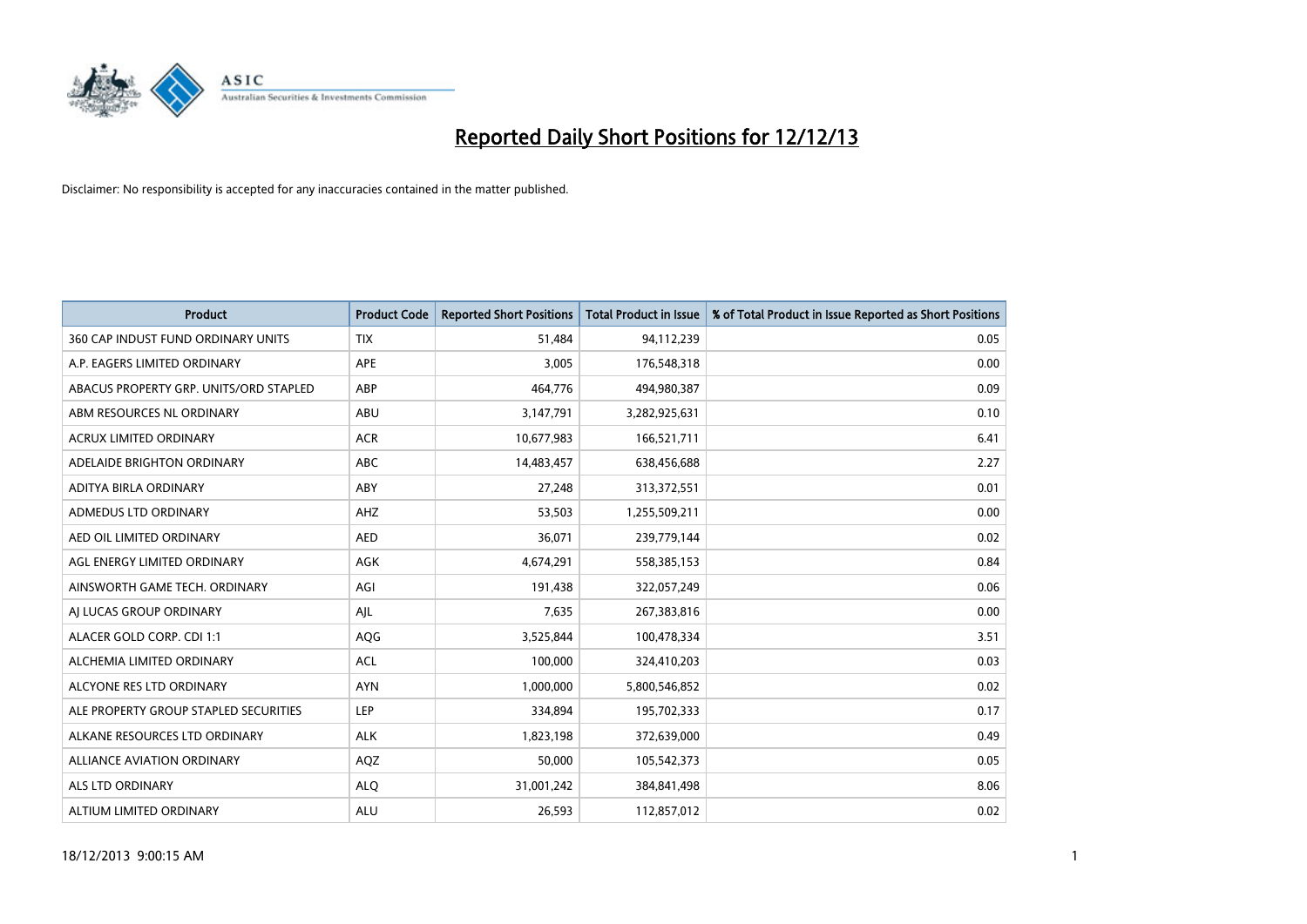

| <b>Product</b>                          | <b>Product Code</b> | <b>Reported Short Positions</b> | <b>Total Product in Issue</b> | % of Total Product in Issue Reported as Short Positions |
|-----------------------------------------|---------------------|---------------------------------|-------------------------------|---------------------------------------------------------|
| ALTONA MINING LTD ORDINARY              | <b>AOH</b>          | 481,533                         | 532,234,704                   | 0.09                                                    |
| ALUMINA LIMITED ORDINARY                | AWC                 | 175,052,771                     | 2,806,225,615                 | 6.24                                                    |
| AMALGAMATED HOLDINGS ORDINARY           | AHD                 | 57,310                          | 157,809,687                   | 0.04                                                    |
| AMCOM TELECOMM, ORDINARY                | AMM                 | 1,599,336                       | 244,557,101                   | 0.65                                                    |
| AMCOR LIMITED ORDINARY                  | AMC                 | 3,273,847                       | 1,206,684,923                 | 0.27                                                    |
| AMP LIMITED ORDINARY                    | AMP                 | 28,888,815                      | 2,957,737,964                 | 0.98                                                    |
| AMPELLA MINING ORDINARY                 | AMX                 | 340,644                         | 248,000,493                   | 0.14                                                    |
| ANSELL LIMITED ORDINARY                 | <b>ANN</b>          | 4,530,826                       | 148,896,387                   | 3.04                                                    |
| ANTARES ENERGY LTD ORDINARY             | <b>AZZ</b>          | 184,205                         | 255,000,000                   | 0.07                                                    |
| ANZ BANKING GRP LTD ORDINARY            | ANZ                 | 10,037,746                      | 2,743,688,862                 | 0.37                                                    |
| APA GROUP STAPLED SECURITIES            | APA                 | 12,625,246                      | 835,750,807                   | 1.51                                                    |
| APN NEWS & MEDIA ORDINARY               | <b>APN</b>          | 15,602,812                      | 661,526,586                   | 2.36                                                    |
| AQUARIUS PLATINUM. ORDINARY             | <b>AOP</b>          | 6,702,489                       | 486,851,336                   | 1.38                                                    |
| AOUILA RESOURCES ORDINARY               | <b>AQA</b>          | 13,616,980                      | 411,804,442                   | 3.31                                                    |
| ARAFURA RESOURCE LTD ORDINARY           | ARU                 | 46,367                          | 441,270,644                   | 0.01                                                    |
| ARB CORPORATION ORDINARY                | ARP                 | 1,585,643                       | 72,481,302                    | 2.19                                                    |
| ARDENT LEISURE GROUP STAPLED SECURITIES | AAD                 | 1,783,010                       | 405,055,708                   | 0.44                                                    |
| ARENA GROUP STAPLED UNITS DEF           | <b>ARFDA</b>        | 5,161                           | 233,362,597                   | 0.00                                                    |
| ARISTOCRAT LEISURE ORDINARY             | <b>ALL</b>          | 8,098,294                       | 551,418,047                   | 1.47                                                    |
| ARRIUM LTD ORDINARY                     | ARI                 | 19,993,171                      | 1,361,469,008                 | 1.47                                                    |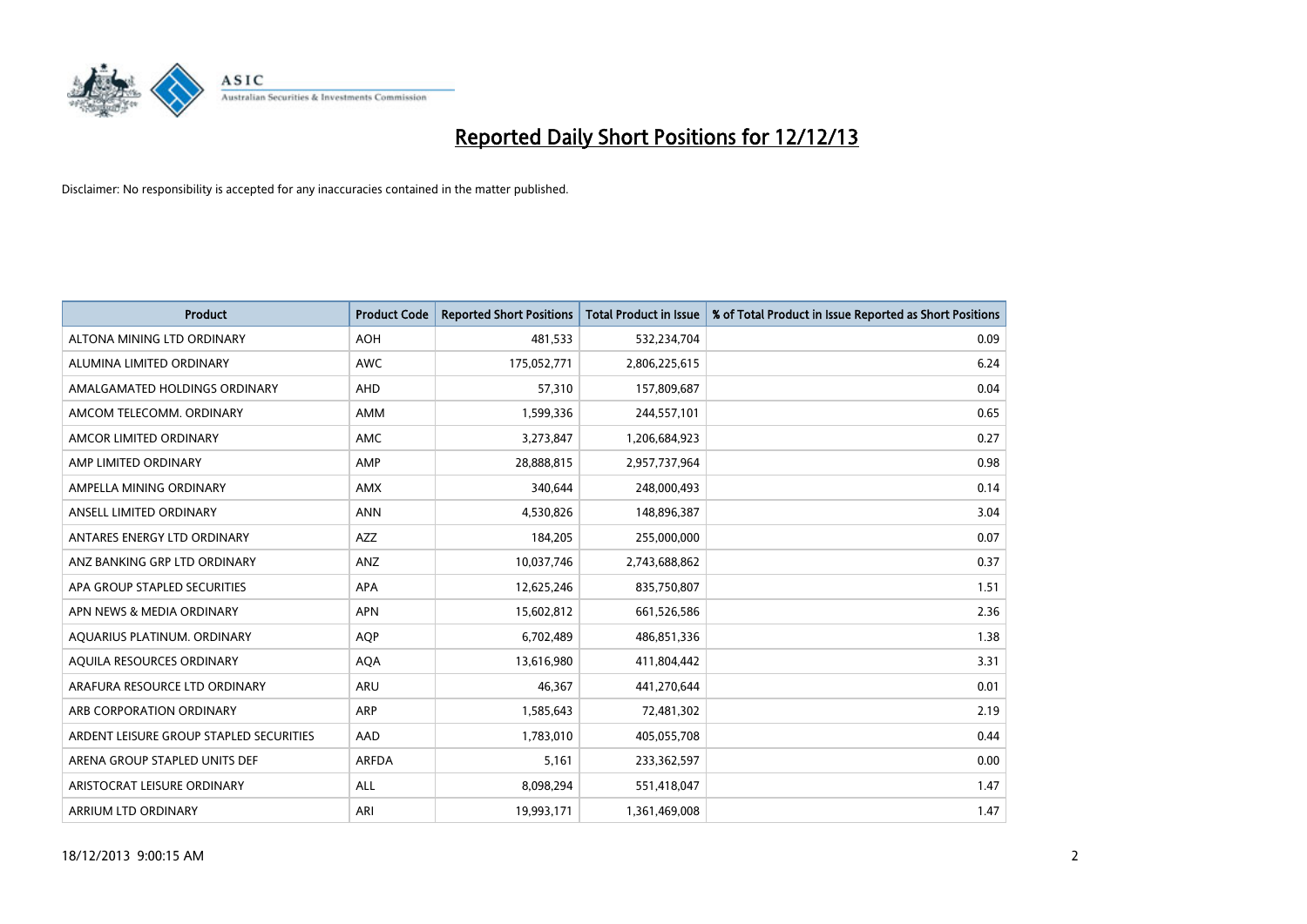

| <b>Product</b>                            | <b>Product Code</b> | <b>Reported Short Positions</b> | <b>Total Product in Issue</b> | % of Total Product in Issue Reported as Short Positions |
|-------------------------------------------|---------------------|---------------------------------|-------------------------------|---------------------------------------------------------|
| ASCIANO LIMITED ORDINARY                  | <b>AIO</b>          | 7,237,108                       | 975,385,664                   | 0.74                                                    |
| ASG GROUP LIMITED ORDINARY                | <b>ASZ</b>          | 1,008,438                       | 206,720,839                   | 0.49                                                    |
| ASPEN GROUP ORD/UNITS STAPLED             | <b>APZ</b>          | 119,370                         | 119,946,366                   | 0.10                                                    |
| ASTRO JAP PROP GROUP STAPLED US PROHIBIT. | AJA                 | 44,432                          | 67,211,752                    | 0.07                                                    |
| ASX LIMITED ORDINARY                      | <b>ASX</b>          | 3,125,734                       | 193,595,162                   | 1.61                                                    |
| ATLANTIC LIMITED ORDINARY                 | ATI                 | 50,000                          | 154,757,339                   | 0.03                                                    |
| ATLAS IRON LIMITED ORDINARY               | <b>AGO</b>          | 66,942,792                      | 915,496,158                   | 7.31                                                    |
| AUCKLAND INTERNATION ORDINARY             | AIA                 | 31,735                          | 1,322,564,489                 | 0.00                                                    |
| AURIZON HOLDINGS LTD ORDINARY             | AZJ                 | 17,730,345                      | 2,137,284,503                 | 0.83                                                    |
| <b>AURORA OIL &amp; GAS ORDINARY</b>      | <b>AUT</b>          | 7,671,394                       | 448,785,778                   | 1.71                                                    |
| AUSDRILL LIMITED ORDINARY                 | <b>ASL</b>          | 23,597,399                      | 312,277,224                   | 7.56                                                    |
| AUSENCO LIMITED ORDINARY                  | AAX                 | 2,498,685                       | 148,518,105                   | 1.68                                                    |
| <b>AUSTAL LIMITED ORDINARY</b>            | ASB                 | 470.639                         | 346, 379, 377                 | 0.14                                                    |
| <b>AUSTBROKERS HOLDINGS ORDINARY</b>      | <b>AUB</b>          | 3,812                           | 59,642,171                    | 0.01                                                    |
| AUSTIN ENGINEERING ORDINARY               | ANG                 | 483,535                         | 73,164,403                    | 0.66                                                    |
| AUSTRALAND PROPERTY STAPLED SECURITY      | <b>ALZ</b>          | 3,135,042                       | 578,324,670                   | 0.54                                                    |
| AUSTRALIAN AGRICULT, ORDINARY             | AAC                 | 3,995,605                       | 532,294,404                   | 0.75                                                    |
| <b>AUSTRALIAN EDUCATION UNITS</b>         | <b>AEU</b>          | 5,255                           | 194,690,418                   | 0.00                                                    |
| AUSTRALIAN INFR LTD ORDINARY              | <b>AIX</b>          | 703,608                         | 620,733,944                   | 0.11                                                    |
| AUSTRALIAN PHARM, ORDINARY                | API                 | 9,229,608                       | 488,115,883                   | 1.89                                                    |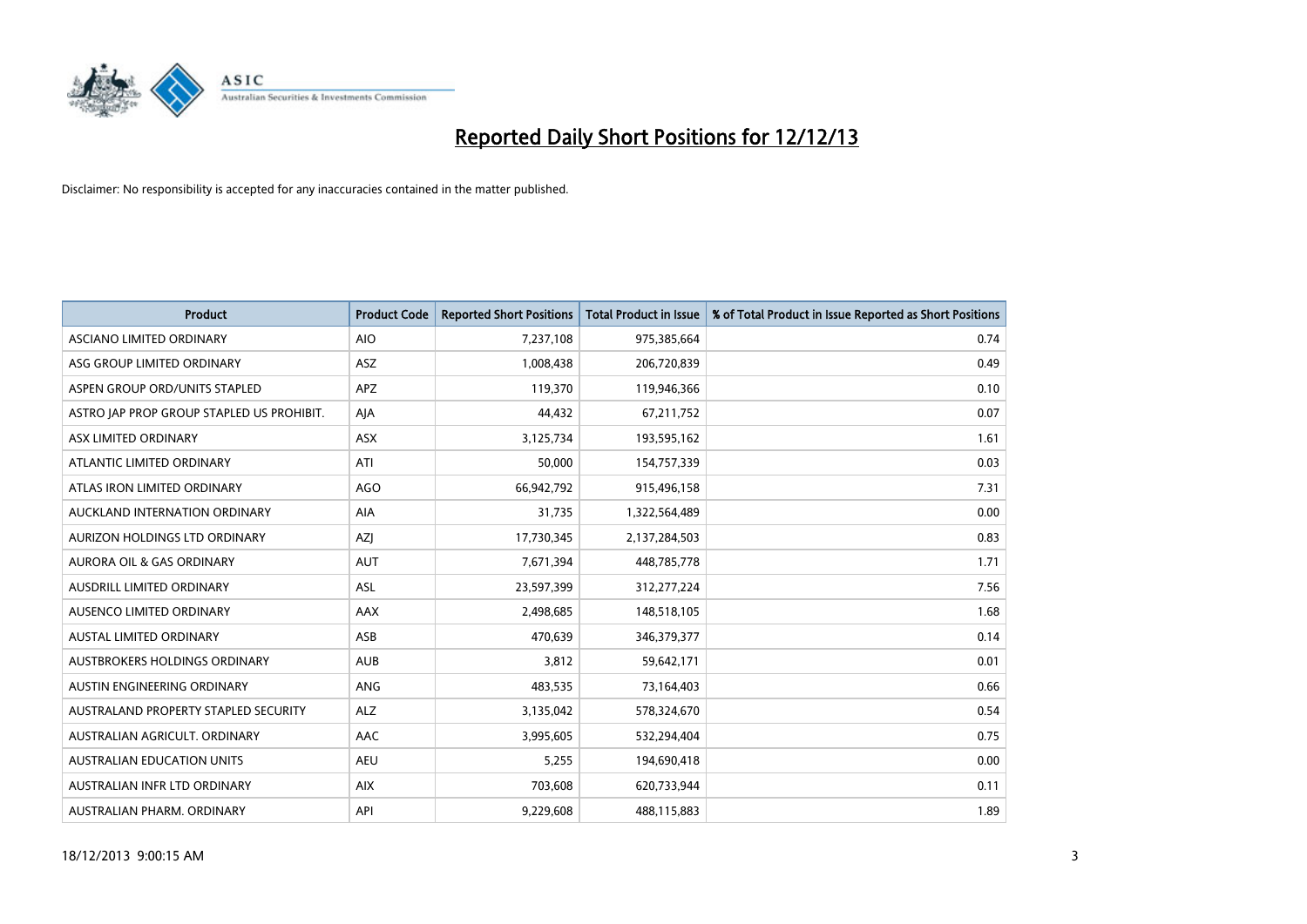

| <b>Product</b>                    | <b>Product Code</b> | <b>Reported Short Positions</b> | <b>Total Product in Issue</b> | % of Total Product in Issue Reported as Short Positions |
|-----------------------------------|---------------------|---------------------------------|-------------------------------|---------------------------------------------------------|
| AUTOMOTIVE HOLDINGS ORDINARY      | AHE                 | 438,934                         | 260,579,682                   | 0.17                                                    |
| AVEO GROUP STAPLED SECURITIES     | AOG                 | 16,232,680                      | 500,111,460                   | 3.25                                                    |
| AVIENNINGS LIMITED ORDINARY       | <b>AVI</b>          | 69,999                          | 384,423,851                   | 0.02                                                    |
| AWE LIMITED ORDINARY              | <b>AWE</b>          | 1,342,352                       | 522,116,985                   | 0.26                                                    |
| <b>BANDANNA ENERGY ORDINARY</b>   | <b>BND</b>          | 18,700,104                      | 528,481,199                   | 3.54                                                    |
| BANK OF QUEENSLAND. ORDINARY      | <b>BOO</b>          | 4,003,186                       | 322,566,581                   | 1.24                                                    |
| <b>BASE RES LIMITED ORDINARY</b>  | <b>BSE</b>          | 7,015,876                       | 561,840,029                   | 1.25                                                    |
| BATHURST RES NZ LTD ORDINARY      | <b>BRL</b>          | 19,816,531                      | 821,457,725                   | 2.41                                                    |
| BC IRON LIMITED ORDINARY          | <b>BCI</b>          | 45,438                          | 123,878,630                   | 0.04                                                    |
| BEACH ENERGY LIMITED ORDINARY     | <b>BPT</b>          | 19,985,784                      | 1,277,958,962                 | 1.56                                                    |
| BEADELL RESOURCE LTD ORDINARY     | <b>BDR</b>          | 33,880,367                      | 790,727,280                   | 4.28                                                    |
| BEGA CHEESE LTD ORDINARY          | <b>BGA</b>          | 89,146                          | 151,975,190                   | 0.06                                                    |
| BENDIGO AND ADELAIDE ORDINARY     | <b>BEN</b>          | 11,753,812                      | 409,977,183                   | 2.87                                                    |
| BENTHAM IMF LTD ORDINARY          | <b>IMF</b>          | 2,843,375                       | 155,147,048                   | 1.83                                                    |
| BERKELEY RESOURCES ORDINARY       | <b>BKY</b>          | 89,341                          | 179,393,323                   | 0.05                                                    |
| BETASHARES ASX RES ETF UNITS      | <b>ORE</b>          | 809,000                         | 3,020,814                     | 26.78                                                   |
| BHP BILLITON LIMITED ORDINARY     | <b>BHP</b>          | 6,041,765                       | 3,211,691,105                 | 0.19                                                    |
| <b>BILLABONG ORDINARY</b>         | <b>BBG</b>          | 16,446,187                      | 478,944,292                   | 3.43                                                    |
| <b>BIONOMICS LIMITED ORDINARY</b> | <b>BNO</b>          | 197,819                         | 412,193,567                   | 0.05                                                    |
| BLACKMORES LIMITED ORDINARY       | <b>BKL</b>          | 21,569                          | 17,046,024                    | 0.13                                                    |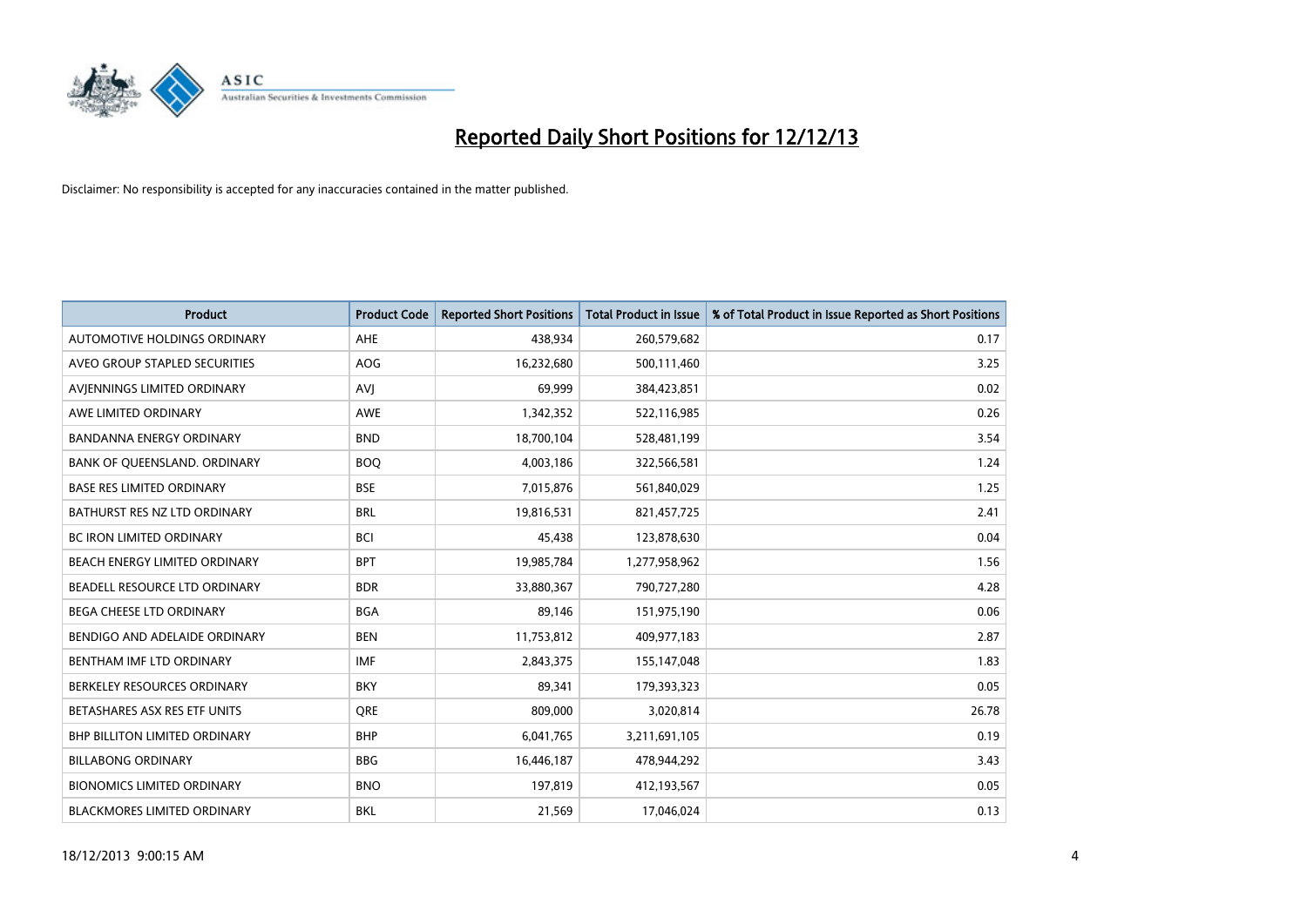

| <b>Product</b>                                | <b>Product Code</b> | <b>Reported Short Positions</b> | <b>Total Product in Issue</b> | % of Total Product in Issue Reported as Short Positions |
|-----------------------------------------------|---------------------|---------------------------------|-------------------------------|---------------------------------------------------------|
| <b>BLACKTHORN RESOURCES ORD US PROHIBITED</b> | <b>BTR</b>          | 847,494                         | 164,285,950                   | 0.52                                                    |
| <b>BLUESCOPE STEEL LTD ORDINARY</b>           | <b>BSL</b>          | 6,105,710                       | 558,733,728                   | 1.09                                                    |
| <b>BOART LONGYEAR ORDINARY</b>                | <b>BLY</b>          | 36,257,384                      | 461,163,412                   | 7.86                                                    |
| <b>BOOM LOGISTICS ORDINARY</b>                | <b>BOL</b>          | 249,999                         | 474,868,764                   | 0.05                                                    |
| <b>BORAL LIMITED, ORDINARY</b>                | <b>BLD</b>          | 47,272,866                      | 778,739,826                   | 6.07                                                    |
| <b>BRADKEN LIMITED ORDINARY</b>               | <b>BKN</b>          | 20,138,552                      | 169,240,662                   | 11.90                                                   |
| <b>BRAMBLES LIMITED ORDINARY</b>              | <b>BXB</b>          | 1,778,467                       | 1,561,357,814                 | 0.11                                                    |
| BREVILLE GROUP LTD ORDINARY                   | <b>BRG</b>          | 2,749,456                       | 130,095,322                   | 2.11                                                    |
| <b>BRICKWORKS LIMITED ORDINARY</b>            | <b>BKW</b>          | 140.397                         | 148,038,996                   | 0.09                                                    |
| BT INVESTMENT MNGMNT ORDINARY                 | <b>BTT</b>          | 1,158                           | 279,182,538                   | 0.00                                                    |
| BUCCANEER ENERGY LTD ORDINARY                 | <b>BCC</b>          | 1,864,833                       | 2,408,671,956                 | 0.08                                                    |
| <b>BURU ENERGY ORDINARY</b>                   | <b>BRU</b>          | 14,376,015                      | 298,365,707                   | 4.82                                                    |
| <b>BWP TRUST ORDINARY UNITS</b>               | <b>BWP</b>          | 2,727,734                       | 627,165,919                   | 0.43                                                    |
| <b>CABCHARGE AUSTRALIA ORDINARY</b>           | CAB                 | 16,191,336                      | 120,430,683                   | 13.44                                                   |
| CALTEX AUSTRALIA ORDINARY                     | <b>CTX</b>          | 1,818,518                       | 270,000,000                   | 0.67                                                    |
| CAPE LAMBERT RES LTD ORDINARY                 | <b>CFE</b>          | 19,764                          | 669,241,942                   | 0.00                                                    |
| <b>CARBON ENERGY ORDINARY</b>                 | <b>CNX</b>          | 6,799                           | 1,150,931,288                 | 0.00                                                    |
| CARDNO LIMITED ORDINARY                       | CDD                 | 6,946,236                       | 146, 107, 042                 | 4.75                                                    |
| <b>CARINDALE PROPERTY UNIT</b>                | <b>CDP</b>          | $\mathbf{1}$                    | 70,000,000                    | 0.00                                                    |
| CARNARVON PETROLEUM ORDINARY                  | <b>CVN</b>          | 734                             | 937,796,875                   | 0.00                                                    |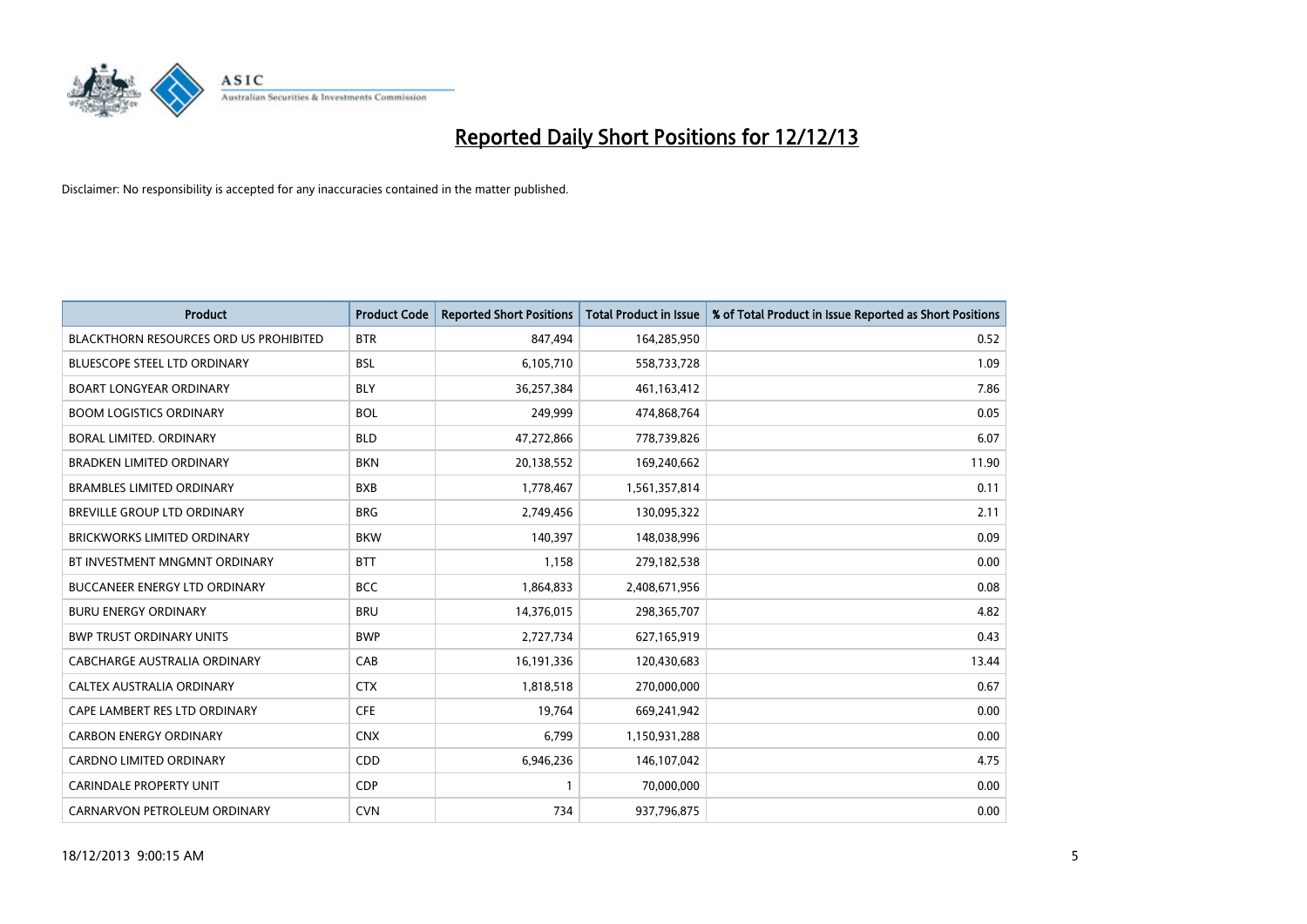

| <b>Product</b>                          | <b>Product Code</b> | <b>Reported Short Positions</b> | <b>Total Product in Issue</b> | % of Total Product in Issue Reported as Short Positions |
|-----------------------------------------|---------------------|---------------------------------|-------------------------------|---------------------------------------------------------|
| CARSALES.COM LTD ORDINARY               | <b>CRZ</b>          | 3,707,563                       | 237,763,965                   | 1.56                                                    |
| CASH CONVERTERS ORDINARY                | CCV                 | 6,942,521                       | 426,302,767                   | 1.63                                                    |
| CEDAR WOODS PROP. ORDINARY              | <b>CWP</b>          | 6,698                           | 73,732,683                    | 0.01                                                    |
| CENTRAL PETROLEUM ORDINARY              | <b>CTP</b>          | 445,941                         | 309,218,273                   | 0.14                                                    |
| <b>CERAMIC FUEL CELLS ORDINARY</b>      | <b>CFU</b>          | 991,102                         | 1,601,287,414                 | 0.06                                                    |
| CFS RETAIL TRUST GRP STAPLED SECURITIES | <b>CFX</b>          | 97,396,634                      | 2,858,286,690                 | 3.41                                                    |
| CHALLENGER DIV.PRO. STAPLED UNITS       | <b>CDI</b>          | 245,557                         | 214,101,013                   | 0.11                                                    |
| CHALLENGER LIMITED ORDINARY             | <b>CGF</b>          | 547,189                         | 530,862,585                   | 0.10                                                    |
| CHARTER HALL GROUP STAPLED US PROHIBIT. | <b>CHC</b>          | 218,080                         | 309,118,171                   | 0.07                                                    |
| <b>CHARTER HALL RETAIL UNITS</b>        | <b>CQR</b>          | 10,698,452                      | 362,896,512                   | 2.95                                                    |
| <b>CHORUS LIMITED ORDINARY</b>          | <b>CNU</b>          | 52,393                          | 396,369,767                   | 0.01                                                    |
| CITIGOLD CORP LTD ORDINARY              | <b>CTO</b>          | 153,427                         | 1,352,907,765                 | 0.01                                                    |
| <b>CLOUGH LIMITED ORDINARY</b>          | <b>CLO</b>          | 97,395                          | 777,630,554                   | 0.01                                                    |
| COAL OF AFRICA LTD ORDINARY             | <b>CZA</b>          | 426                             | 1,048,368,613                 | 0.00                                                    |
| <b>COALSPUR MINES LTD ORDINARY</b>      | <b>CPL</b>          | 7,606,774                       | 641,394,435                   | 1.19                                                    |
| COCA-COLA AMATIL ORDINARY               | <b>CCL</b>          | 13,965,469                      | 763,590,249                   | 1.83                                                    |
| COCHLEAR LIMITED ORDINARY               | <b>COH</b>          | 8,806,752                       | 57,062,020                    | 15.43                                                   |
| <b>COCKATOO COAL ORDINARY</b>           | <b>COK</b>          | 16,049,737                      | 886,294,158                   | 1.81                                                    |
| <b>CODAN LIMITED ORDINARY</b>           | <b>CDA</b>          | 1,033,817                       | 176,969,924                   | 0.58                                                    |
| COFFEY INTERNATIONAL ORDINARY           | <b>COF</b>          | 18,921                          | 255,833,165                   | 0.01                                                    |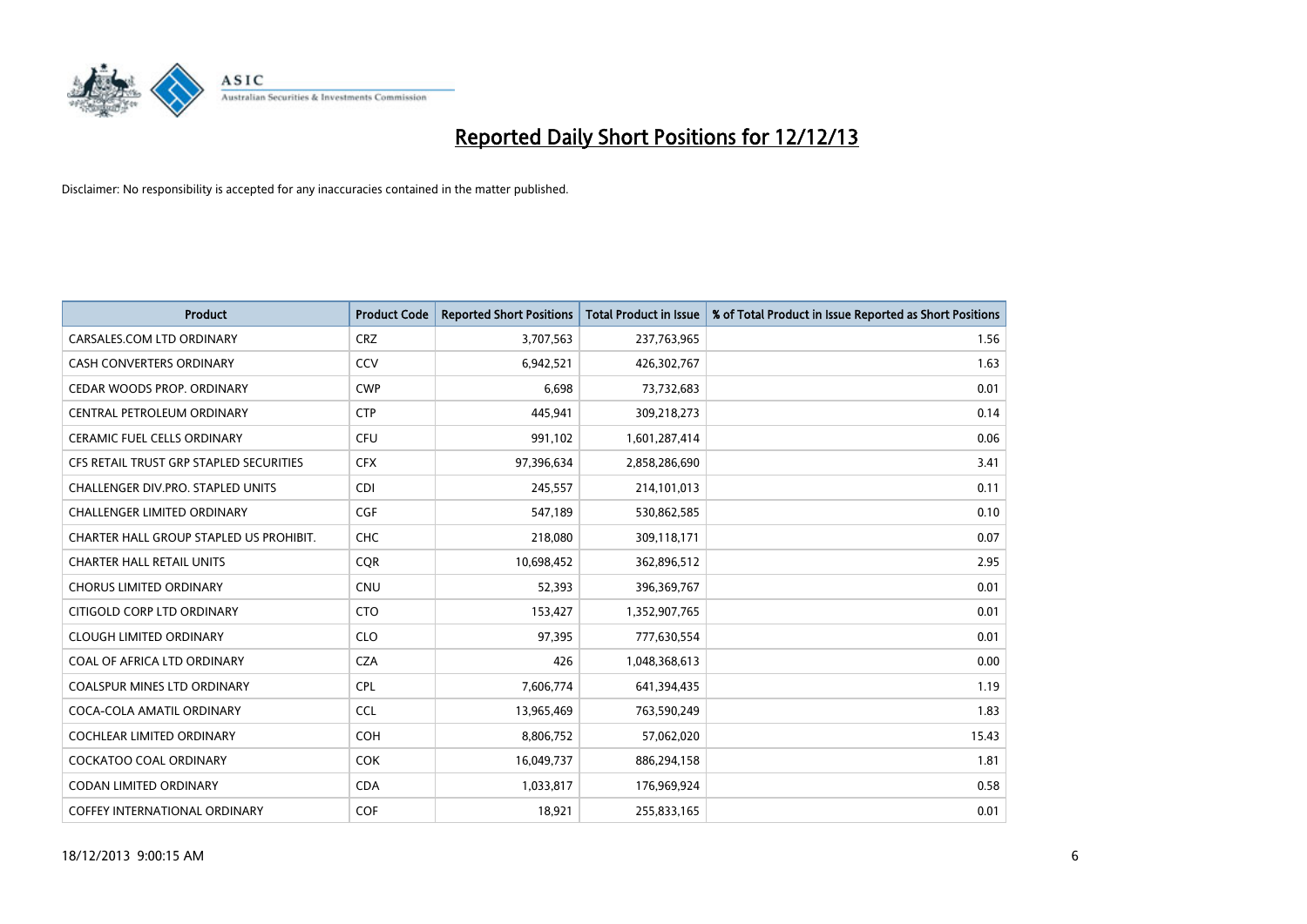

| <b>Product</b>                          | <b>Product Code</b> | <b>Reported Short Positions</b> | <b>Total Product in Issue</b> | % of Total Product in Issue Reported as Short Positions |
|-----------------------------------------|---------------------|---------------------------------|-------------------------------|---------------------------------------------------------|
| <b>COKAL LTD ORDINARY</b>               | <b>CKA</b>          | 103,470                         | 471,103,926                   | 0.02                                                    |
| <b>COLLECTION HOUSE ORDINARY</b>        | <b>CLH</b>          | 1,657,352                       | 128,969,148                   | 1.29                                                    |
| <b>COLLINS FOODS LTD ORDINARY</b>       | <b>CKF</b>          | 46.444                          | 93,000,003                    | 0.05                                                    |
| COMMONWEALTH BANK. ORDINARY             | <b>CBA</b>          | 5,880,358                       | 1,611,928,836                 | 0.36                                                    |
| COMMONWEALTH PROP ORDINARY UNITS        | <b>CPA</b>          | 16,934,855                      | 2,347,003,413                 | 0.72                                                    |
| <b>COMPASS RESOURCES ORDINARY</b>       | <b>CMR</b>          | 7,472                           | 1,403,744,100                 | 0.00                                                    |
| <b>COMPUTERSHARE LTD ORDINARY</b>       | <b>CPU</b>          | 11,007,216                      | 556,203,079                   | 1.98                                                    |
| COOPER ENERGY LTD ORDINARY              | <b>COE</b>          | 406,024                         | 329,235,509                   | 0.12                                                    |
| <b>CORP TRAVEL LIMITED ORDINARY</b>     | <b>CTD</b>          | 376,092                         | 78,246,245                    | 0.48                                                    |
| CORP TRAVEL LIMITED RIGHTS 09-JAN-14    | <b>CTDR</b>         | 3,391                           | 11,592,036                    | 0.03                                                    |
| <b>CREDIT CORP GROUP ORDINARY</b>       | <b>CCP</b>          | 29,088                          | 46,131,882                    | 0.06                                                    |
| <b>CROMWELL PROP STAPLED SECURITIES</b> | <b>CMW</b>          | 16,172,569                      | 1,721,483,143                 | 0.94                                                    |
| <b>CROWE HORWATH AUS ORDINARY</b>       | <b>CRH</b>          | 646,390                         | 273,005,429                   | 0.24                                                    |
| <b>CROWN RESORTS LTD ORDINARY</b>       | <b>CWN</b>          | 1,290,084                       | 728,394,185                   | 0.18                                                    |
| <b>CSG LIMITED ORDINARY</b>             | CSV                 | 57,635                          | 278,973,075                   | 0.02                                                    |
| <b>CSL LIMITED ORDINARY</b>             | <b>CSL</b>          | 662,596                         | 486,860,673                   | 0.14                                                    |
| <b>CSR LIMITED ORDINARY</b>             | <b>CSR</b>          | 23,896,599                      | 506,000,315                   | 4.72                                                    |
| <b>CTI LOGISTICS ORDINARY</b>           | <b>CLX</b>          | 54                              | 65,004,633                    | 0.00                                                    |
| <b>CUDECO LIMITED ORDINARY</b>          | CDU                 | 9,187,137                       | 205,017,174                   | 4.48                                                    |
| DART ENERGY LTD ORDINARY                | <b>DTE</b>          | 4,986,943                       | 1,108,251,519                 | 0.45                                                    |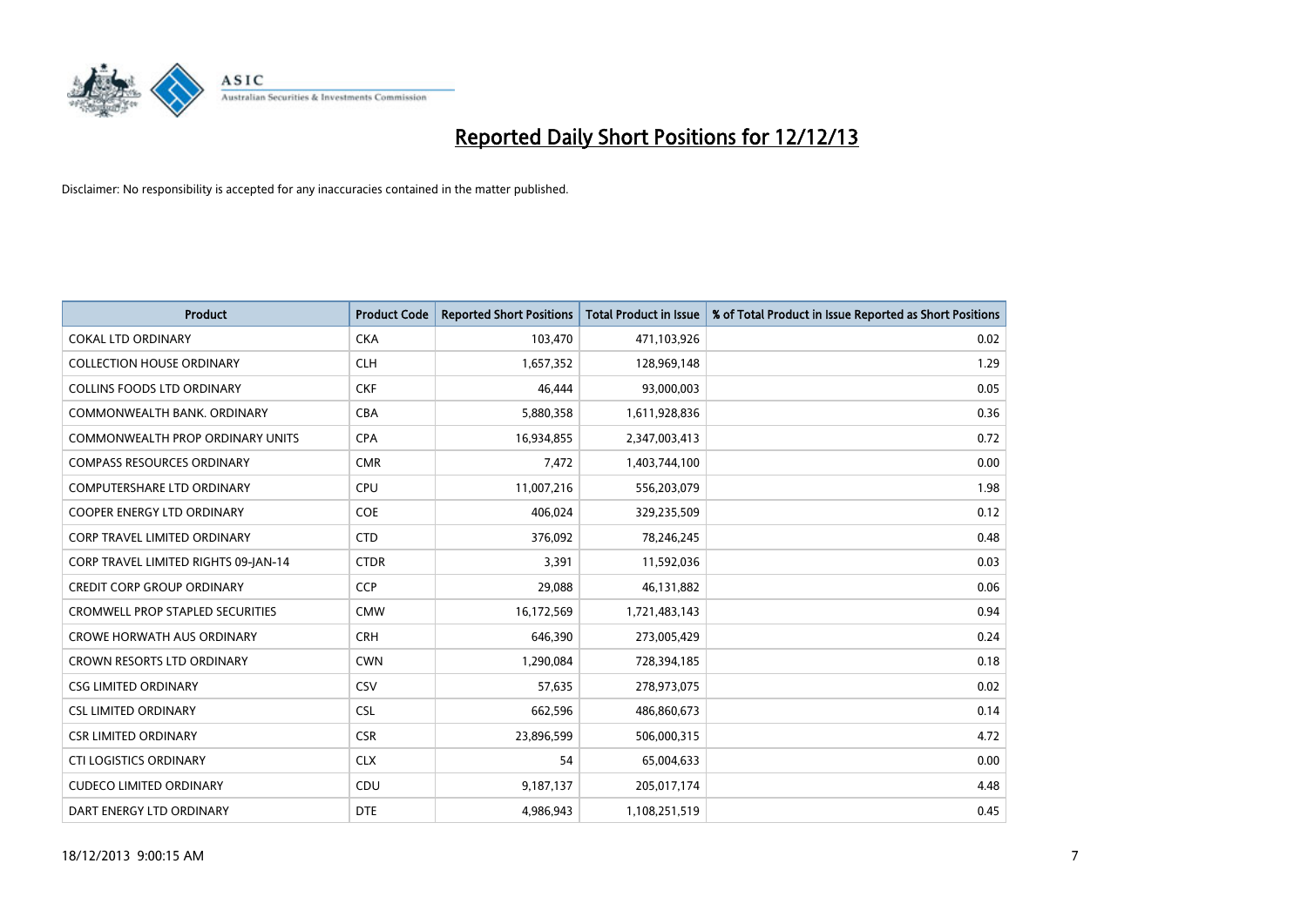

| <b>Product</b>                     | <b>Product Code</b> | <b>Reported Short Positions</b> | <b>Total Product in Issue</b> | % of Total Product in Issue Reported as Short Positions |
|------------------------------------|---------------------|---------------------------------|-------------------------------|---------------------------------------------------------|
| DATA#3 LIMITED ORDINARY            | <b>DTL</b>          | 672,983                         | 153,974,950                   | 0.44                                                    |
| DAVID JONES LIMITED ORDINARY       | <b>DIS</b>          | 42,751,017                      | 537,137,845                   | 7.96                                                    |
| DECMIL GROUP LIMITED ORDINARY      | <b>DCG</b>          | 3,191,033                       | 168,657,794                   | 1.89                                                    |
| DEEP YELLOW LIMITED ORDINARY       | <b>DYL</b>          | 100,002                         | 1,612,657,567                 | 0.01                                                    |
| DEVINE LIMITED ORDINARY            | <b>DVN</b>          | 70,482                          | 158,730,556                   | 0.04                                                    |
| DEXUS PROPERTY GROUP STAPLED UNITS | <b>DXS</b>          | 23,373,193                      | 4,628,228,426                 | 0.51                                                    |
| DICK SMITH HLDGS ORDINARY          | <b>DSH</b>          | 6,441,111                       | 236,511,364                   | 2.72                                                    |
| DISCOVERY METALS LTD ORDINARY      | <b>DML</b>          | 7,281,696                       | 560,034,418                   | 1.30                                                    |
| DOMINO PIZZA ENTERPR ORDINARY      | <b>DMP</b>          | 1,208,448                       | 85,915,713                    | 1.41                                                    |
| DONACO INTERNATIONAL ORDINARY      | <b>DNA</b>          | 70,000                          | 401,031,146                   | 0.02                                                    |
| DORAY MINERALS LTD ORDINARY        | <b>DRM</b>          | 28,921                          | 141,866,768                   | 0.02                                                    |
| DOWNER EDI LIMITED ORDINARY        | <b>DOW</b>          | 13,711,027                      | 434,734,970                   | 3.15                                                    |
| DRAGON MINING LTD ORDINARY         | <b>DRA</b>          | 50,000                          | 88,840,613                    | 0.06                                                    |
| DRILLSEARCH ENERGY ORDINARY        | <b>DLS</b>          | 11,143,288                      | 432,465,895                   | 2.58                                                    |
| DUET GROUP STAPLED US PROHIBIT.    | <b>DUE</b>          | 10,358,218                      | 1,237,195,531                 | 0.84                                                    |
| DULUXGROUP LIMITED ORDINARY        | <b>DLX</b>          | 317,619                         | 377,019,430                   | 0.08                                                    |
| <b>DWS LTD ORDINARY</b>            | <b>DWS</b>          | 635,795                         | 132,362,763                   | 0.48                                                    |
| ECHO ENTERTAINMENT ORDINARY        | <b>EGP</b>          | 19,164,301                      | 825,672,730                   | 2.32                                                    |
| <b>ELDERS LIMITED ORDINARY</b>     | <b>ELD</b>          | 19,886,311                      | 455,013,329                   | 4.37                                                    |
| ELEMENTAL MINERALS ORDINARY        | <b>ELM</b>          | 176,299                         | 303,263,391                   | 0.06                                                    |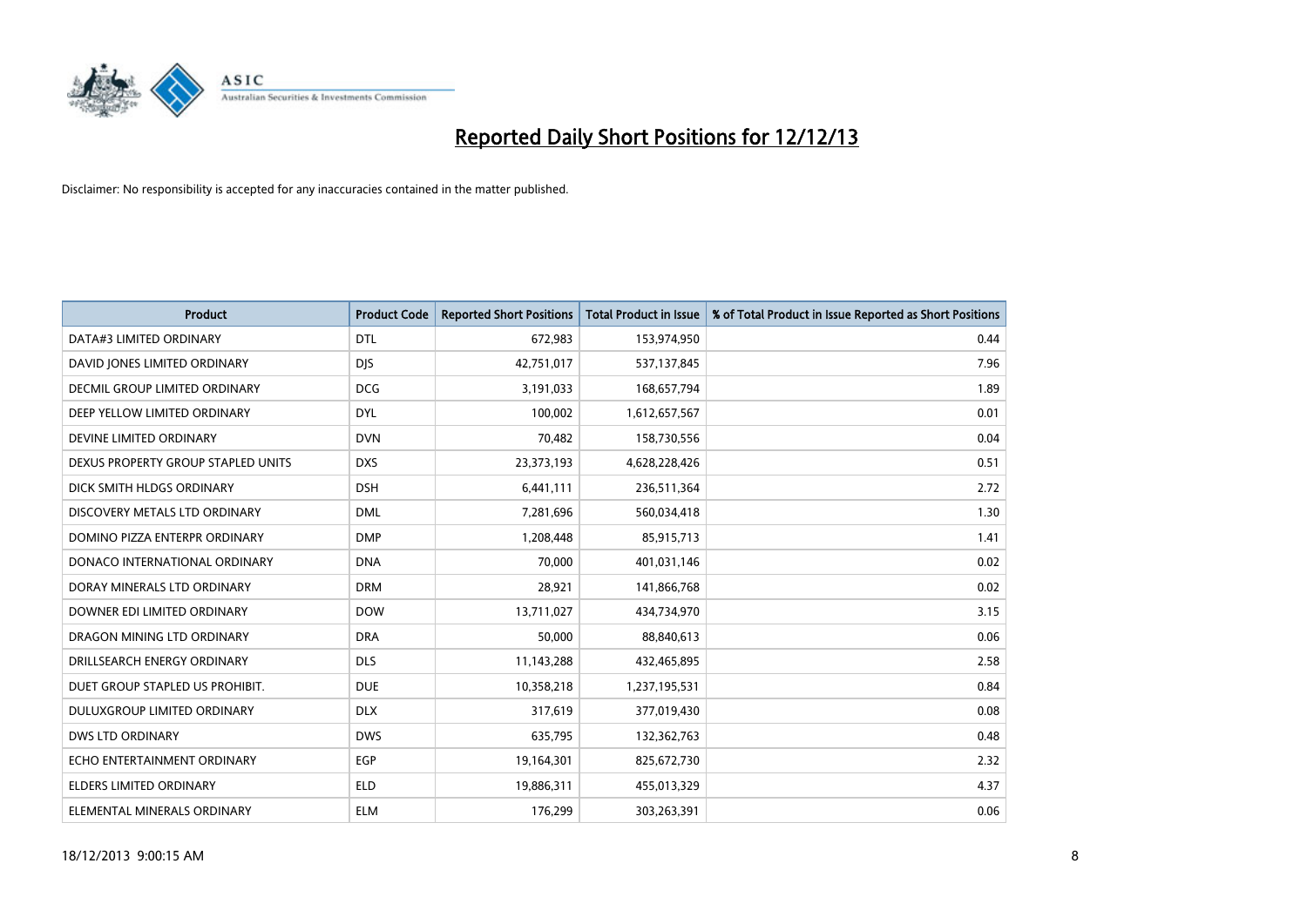

| <b>Product</b>                         | <b>Product Code</b> | <b>Reported Short Positions</b> | <b>Total Product in Issue</b> | % of Total Product in Issue Reported as Short Positions |
|----------------------------------------|---------------------|---------------------------------|-------------------------------|---------------------------------------------------------|
| <b>EMECO HOLDINGS ORDINARY</b>         | <b>EHL</b>          | 9,618,444                       | 599,675,707                   | 1.60                                                    |
| <b>ENDEAVOUR MIN CORP CDI 1:1</b>      | <b>EVR</b>          | 365,703                         | 83,273,218                    | 0.44                                                    |
| ENERGY RESOURCES ORDINARY 'A'          | ERA                 | 11,398,117                      | 517,725,062                   | 2.20                                                    |
| <b>ENERGY WORLD CORPOR. ORDINARY</b>   | <b>EWC</b>          | 49,495,702                      | 1,734,166,672                 | 2.85                                                    |
| <b>ENVESTRA LIMITED ORDINARY</b>       | <b>ENV</b>          | 2,995,378                       | 1,796,808,474                 | 0.17                                                    |
| EQUATORIAL RES LTD ORDINARY            | EQX                 | 8                               | 122,185,353                   | 0.00                                                    |
| ERM POWER LIMITED ORDINARY             | EPW                 | 5,520                           | 238,714,606                   | 0.00                                                    |
| ESERVGLOBAL LIMITED ORDINARY           | ESV                 | 7,748,962                       | 249,045,997                   | 3.11                                                    |
| ETHANE PIPELINE STAPLED SECURITIES     | <b>EPX</b>          | 2,388                           | 69,302,275                    | 0.00                                                    |
| EVOLUTION MINING LTD ORDINARY          | <b>EVN</b>          | 19,793,739                      | 708,652,367                   | 2.79                                                    |
| FAIRFAX MEDIA LTD ORDINARY             | <b>FXI</b>          | 259,957,211                     | 2,351,955,725                 | 11.05                                                   |
| <b>FANTASTIC HOLDINGS ORDINARY</b>     | <b>FAN</b>          | 27,776                          | 103,068,398                   | 0.03                                                    |
| <b>FAR LTD ORDINARY</b>                | <b>FAR</b>          | 22,770,569                      | 2,499,846,742                 | 0.91                                                    |
| FEDERATION CNTRES ORD/UNIT STAPLED SEC | FDC                 | 4,544,818                       | 1,427,641,565                 | 0.32                                                    |
| FINBAR GROUP LIMITED ORDINARY          | <b>FRI</b>          | 4.000                           | 220,847,184                   | 0.00                                                    |
| FISHER & PAYKEL H. ORDINARY            | <b>FPH</b>          | 1,750,306                       | 546,935,771                   | 0.32                                                    |
| FLEETWOOD CORP ORDINARY                | <b>FWD</b>          | 2,284,382                       | 60,522,619                    | 3.77                                                    |
| FLETCHER BUILDING ORDINARY             | <b>FBU</b>          | 1,427,602                       | 687,854,788                   | 0.21                                                    |
| FLEXIGROUP LIMITED ORDINARY            | <b>FXL</b>          | 424,489                         | 304,096,060                   | 0.14                                                    |
| FLIGHT CENTRE TRAVEL ORDINARY          | <b>FLT</b>          | 4,697,217                       | 100,534,001                   | 4.67                                                    |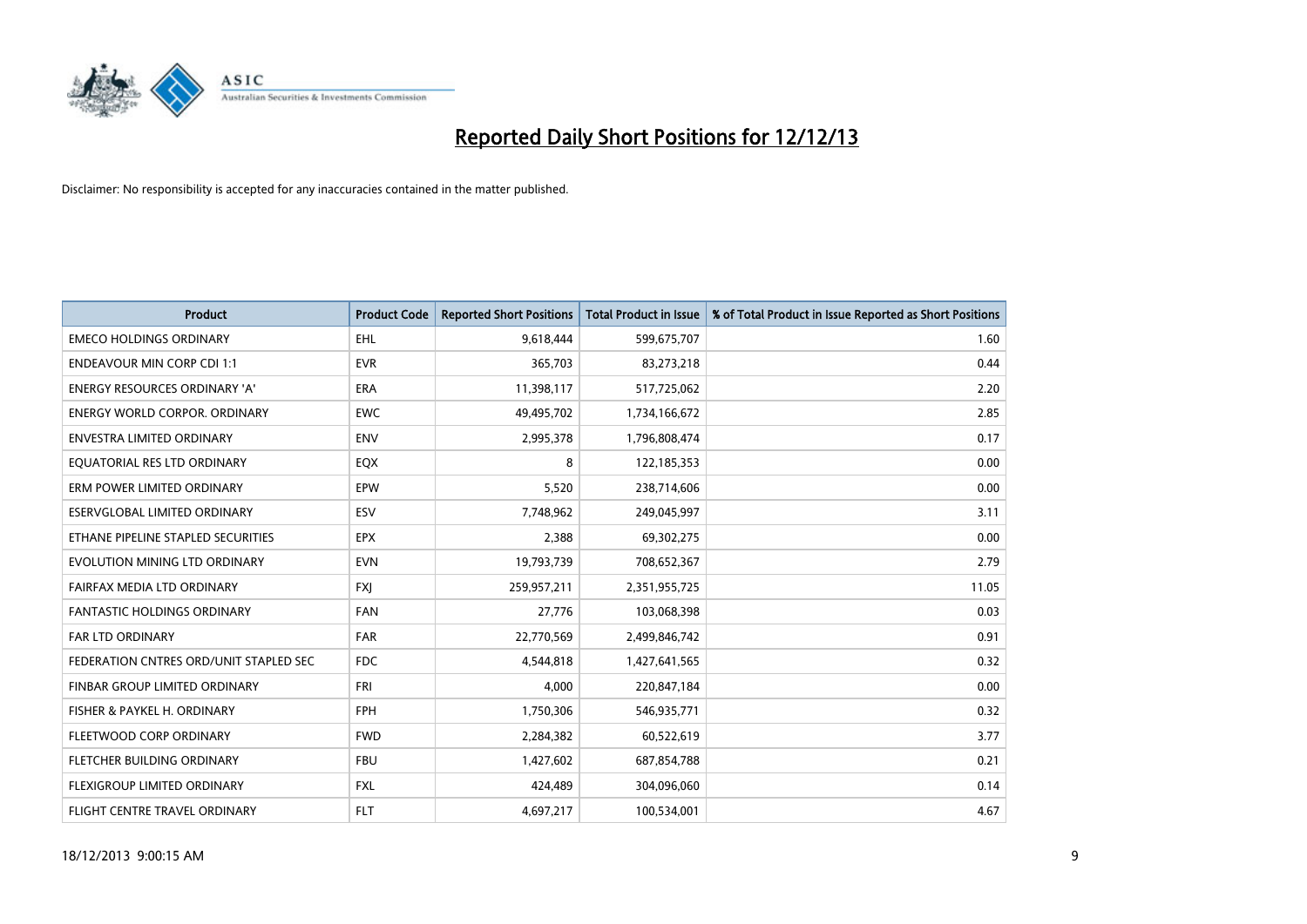

| <b>Product</b>                            | <b>Product Code</b> | <b>Reported Short Positions</b> | <b>Total Product in Issue</b> | % of Total Product in Issue Reported as Short Positions |
|-------------------------------------------|---------------------|---------------------------------|-------------------------------|---------------------------------------------------------|
| FLINDERS MINES LTD ORDINARY               | <b>FMS</b>          | 4,446,460                       | 1,824,843,676                 | 0.24                                                    |
| <b>FOCUS MINERALS LTD ORDINARY</b>        | <b>FML</b>          | 27,090,805                      | 9,137,375,877                 | 0.30                                                    |
| FONTERRA SHARE FUND ORDINARY UNITS        | <b>FSF</b>          | 319                             | 108,070,751                   | 0.00                                                    |
| <b>FORGE GROUP LIMITED ORDINARY</b>       | FGE                 | 700,922                         | 86,169,014                    | 0.81                                                    |
| <b>FORTESCUE METALS GRP ORDINARY</b>      | <b>FMG</b>          | 134,565,505                     | 3,113,798,151                 | 4.32                                                    |
| <b>G.U.D. HOLDINGS ORDINARY</b>           | GUD                 | 6,040,502                       | 71,241,319                    | 8.48                                                    |
| <b>G8 EDUCATION LIMITED ORDINARY</b>      | <b>GEM</b>          | 1,896,866                       | 300,302,719                   | 0.63                                                    |
| <b>GALAXY RESOURCES ORDINARY</b>          | GXY                 | 617,038                         | 1,020,525,434                 | 0.06                                                    |
| <b>GBST HOLDINGS., ORDINARY</b>           | <b>GBT</b>          | 59,123                          | 66,561,725                    | 0.09                                                    |
| <b>GENETIC TECHNOLOGIES ORDINARY</b>      | <b>GTG</b>          | 144,000                         | 572,694,121                   | 0.03                                                    |
| <b>GEODYNAMICS LIMITED ORDINARY</b>       | GDY                 | 850                             | 406,452,608                   | 0.00                                                    |
| GI DYNAMICS, INC CDI US PROHIBITED        | GID                 | 1,360,530                       | 393,043,620                   | 0.35                                                    |
| <b>GINDALBIE METALS LTD ORDINARY</b>      | GBG                 | 44,571,081                      | 1,493,498,390                 | 2.98                                                    |
| <b>GOODMAN FIELDER, ORDINARY</b>          | <b>GFF</b>          | 37,518,709                      | 1,955,559,207                 | 1.92                                                    |
| <b>GOODMAN GROUP STAPLED</b>              | <b>GMG</b>          | 1,975,031                       | 1,718,742,809                 | 0.11                                                    |
| <b>GPT GROUP STAPLED SEC.</b>             | GPT                 | 5,333,347                       | 1,694,888,638                 | 0.31                                                    |
| <b>GRAINCORP LIMITED A CLASS ORDINARY</b> | <b>GNC</b>          | 576,894                         | 228,855,628                   | 0.25                                                    |
| <b>GRANGE RESOURCES, ORDINARY</b>         | GRR                 | 5,509,589                       | 1,156,492,195                 | 0.48                                                    |
| <b>GREENCROSS LIMITED ORDINARY</b>        | <b>GXL</b>          | 14,942                          | 37,682,334                    | 0.04                                                    |
| <b>GREENLAND MIN EN LTD ORDINARY</b>      | GGG                 | 5,919,949                       | 574,572,911                   | 1.03                                                    |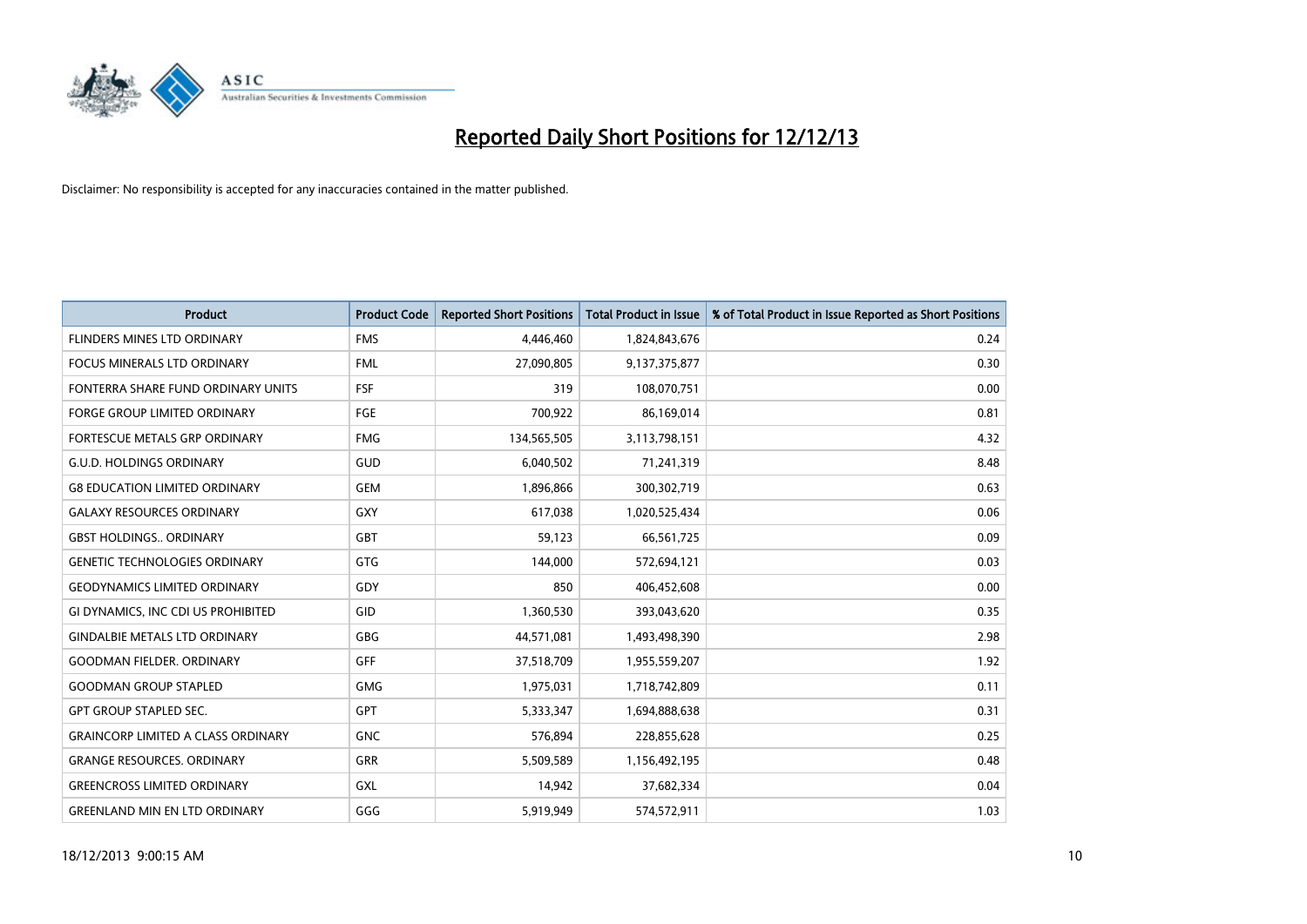

| <b>Product</b>                                   | <b>Product Code</b> | <b>Reported Short Positions</b> | <b>Total Product in Issue</b> | % of Total Product in Issue Reported as Short Positions |
|--------------------------------------------------|---------------------|---------------------------------|-------------------------------|---------------------------------------------------------|
| <b>GROWTHPOINT PROPERTY ORD/UNIT STAPLED SEC</b> | GOZ                 | 1,438,086                       | 455,297,106                   | 0.32                                                    |
| <b>GRYPHON MINERALS LTD ORDINARY</b>             | GRY                 | 5,964,561                       | 400,797,615                   | 1.49                                                    |
| <b>GUILDFORD COAL LTD ORDINARY</b>               | <b>GUF</b>          | 492,747                         | 635,046,899                   | 0.08                                                    |
| <b>GWA GROUP LTD ORDINARY</b>                    | <b>GWA</b>          | 12,698,278                      | 306,533,770                   | 4.14                                                    |
| HARVEY NORMAN ORDINARY                           | <b>HVN</b>          | 64,722,905                      | 1,062,316,784                 | 6.09                                                    |
| <b>HENDERSON GROUP CDI 1:1</b>                   | <b>HGG</b>          | 487,187                         | 730,596,390                   | 0.07                                                    |
| <b>HFA HOLDINGS LIMITED ORDINARY</b>             | <b>HFA</b>          | 3,863                           | 118,738,157                   | 0.00                                                    |
| <b>HIGHLANDS PACIFIC ORDINARY</b>                | <b>HIG</b>          | 500,001                         | 853,777,764                   | 0.06                                                    |
| HILLGROVE RES LTD ORDINARY                       | <b>HGO</b>          | 5,910,142                       | 1,178,589,221                 | 0.50                                                    |
| HILLS LTD ORDINARY                               | <b>HIL</b>          | 540,953                         | 237,788,426                   | 0.23                                                    |
| HORIZON OIL LIMITED ORDINARY                     | <b>HZN</b>          | 79,672,146                      | 1,301,147,932                 | 6.12                                                    |
| HOT CHILI LTD ORDINARY                           | <b>HCH</b>          | 10,000                          | 347,732,196                   | 0.00                                                    |
| <b>ICON ENERGY LIMITED ORDINARY</b>              | <b>ICN</b>          | 92,926                          | 615,774,351                   | 0.02                                                    |
| <b>IINET LIMITED ORDINARY</b>                    | <b>IIN</b>          | 325,755                         | 161,238,847                   | 0.20                                                    |
| ILUKA RESOURCES ORDINARY                         | ILU                 | 38,439,858                      | 418,700,517                   | 9.18                                                    |
| <b>IMDEX LIMITED ORDINARY</b>                    | <b>IMD</b>          | 4,041,320                       | 210,473,188                   | 1.92                                                    |
| <b>INCITEC PIVOT ORDINARY</b>                    | <b>IPL</b>          | 25,889,047                      | 1,628,730,107                 | 1.59                                                    |
| <b>INDEPENDENCE GROUP ORDINARY</b>               | <b>IGO</b>          | 3,650,564                       | 233,323,905                   | 1.56                                                    |
| <b>INDOPHIL RESOURCES ORDINARY</b>               | <b>IRN</b>          | 1,589,705                       | 1,203,146,194                 | 0.13                                                    |
| <b>INDUSTRIA REIT STAPLED</b>                    | <b>IDR</b>          | 152,500                         | 125,000,001                   | 0.12                                                    |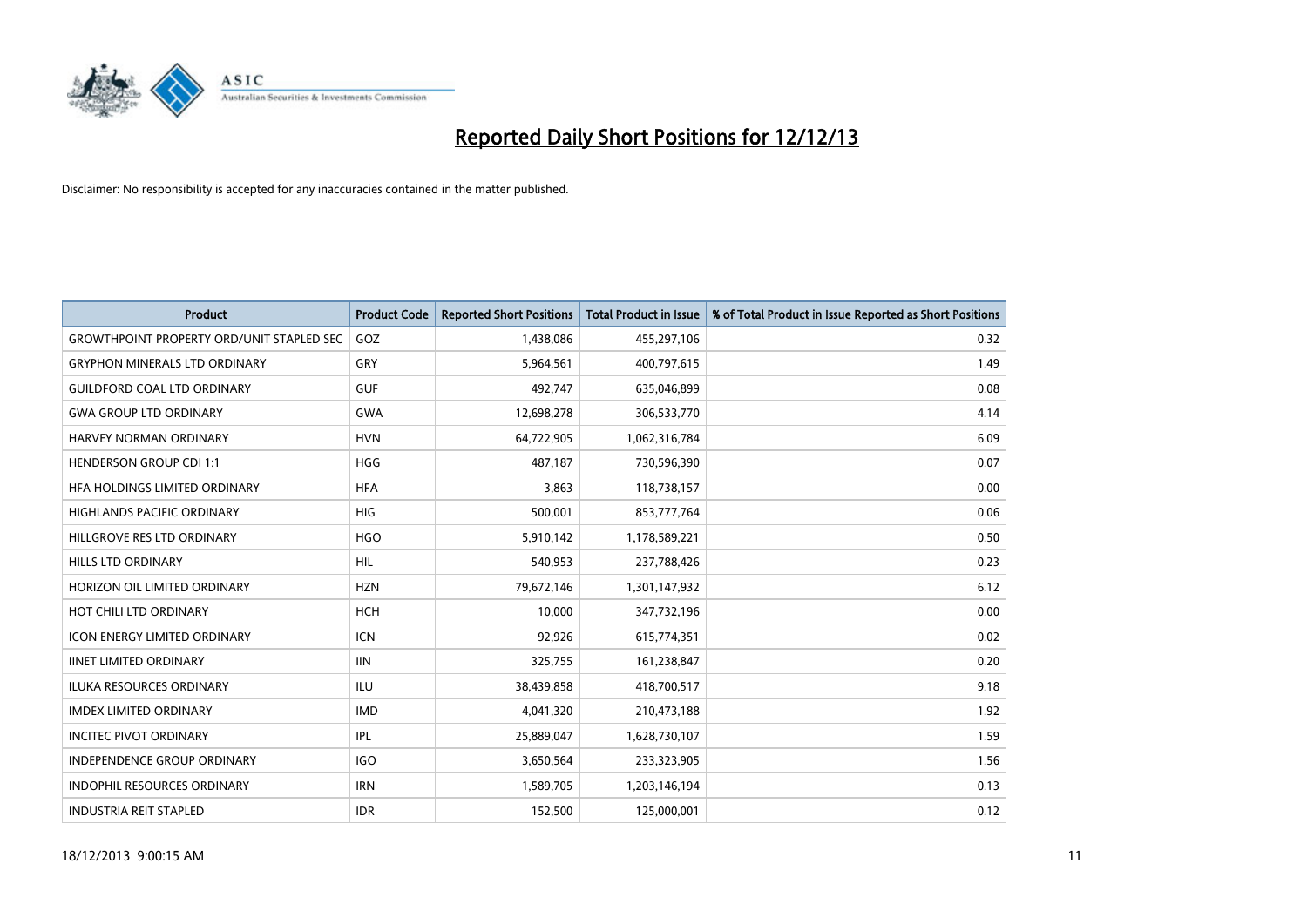

| <b>Product</b>                                  | <b>Product Code</b> | <b>Reported Short Positions</b> | <b>Total Product in Issue</b> | % of Total Product in Issue Reported as Short Positions |
|-------------------------------------------------|---------------------|---------------------------------|-------------------------------|---------------------------------------------------------|
| <b>INFIGEN ENERGY STAPLED SECURITIES</b>        | <b>IFN</b>          | 3,386,035                       | 764,993,434                   | 0.44                                                    |
| <b>INFOMEDIA LTD ORDINARY</b>                   | IFM                 | 402,193                         | 304,953,155                   | 0.13                                                    |
| <b>INGENIA GROUP STAPLED SECURITIES</b>         | <b>INA</b>          | 7,510                           | 676,240,232                   | 0.00                                                    |
| <b>INSURANCE AUSTRALIA ORDINARY</b>             | IAG                 | 11,684,893                      | 2,079,034,021                 | 0.56                                                    |
| <b>INTREPID MINES ORDINARY</b>                  | IAU                 | 20,150,659                      | 556,348,985                   | 3.62                                                    |
| <b>INVESTA OFFICE FUND STAPLED SECURITIES</b>   | <b>IOF</b>          | 825,094                         | 614,047,458                   | 0.13                                                    |
| <b>INVOCARE LIMITED ORDINARY</b>                | IVC                 | 5,916,609                       | 110,030,298                   | 5.38                                                    |
| <b>IOOF HOLDINGS LTD ORDINARY</b>               | IFL                 | 1,456,804                       | 232,118,034                   | 0.63                                                    |
| <b>IRESS LIMITED ORDINARY</b>                   | <b>IRE</b>          | 588,035                         | 158,585,126                   | 0.37                                                    |
| <b>IRON ORE HOLDINGS ORDINARY</b>               | <b>IOH</b>          | 26,197                          | 161,174,005                   | 0.02                                                    |
| <b>ISELECT LTD ORDINARY</b>                     | <b>ISU</b>          | 782,745                         | 260,737,894                   | 0.30                                                    |
| ISHARES MSCI AUS 200 ISHARES MSCI AUS 200       | IOZ                 | 6,051                           | 10,592,037                    | 0.06                                                    |
| <b>ISONEA LIMITED ORDINARY</b>                  | <b>ISN</b>          | 4,000                           | 262,483,547                   | 0.00                                                    |
| <b>IAMES HARDIE INDUST CHESS DEPOSITARY INT</b> | <b>IHX</b>          | 6,455,919                       | 443,823,704                   | 1.45                                                    |
| <b>JB HI-FI LIMITED ORDINARY</b>                | <b>IBH</b>          | 7,209,993                       | 100,261,681                   | 7.19                                                    |
| <b>KAGARA LTD ORDINARY</b>                      | KZL                 | 3,385,466                       | 798,953,117                   | 0.42                                                    |
| KAROON GAS AUSTRALIA ORDINARY                   | <b>KAR</b>          | 3,495,573                       | 255,841,581                   | 1.37                                                    |
| KATHMANDU HOLD LTD ORDINARY                     | <b>KMD</b>          | 75.375                          | 200,326,690                   | 0.04                                                    |
| <b>KBL MINING LIMITED ORDINARY</b>              | KBL                 | 1,820                           | 393,535,629                   | 0.00                                                    |
| KINGSGATE CONSOLID. ORDINARY                    | <b>KCN</b>          | 22,566,098                      | 152,284,777                   | 14.82                                                   |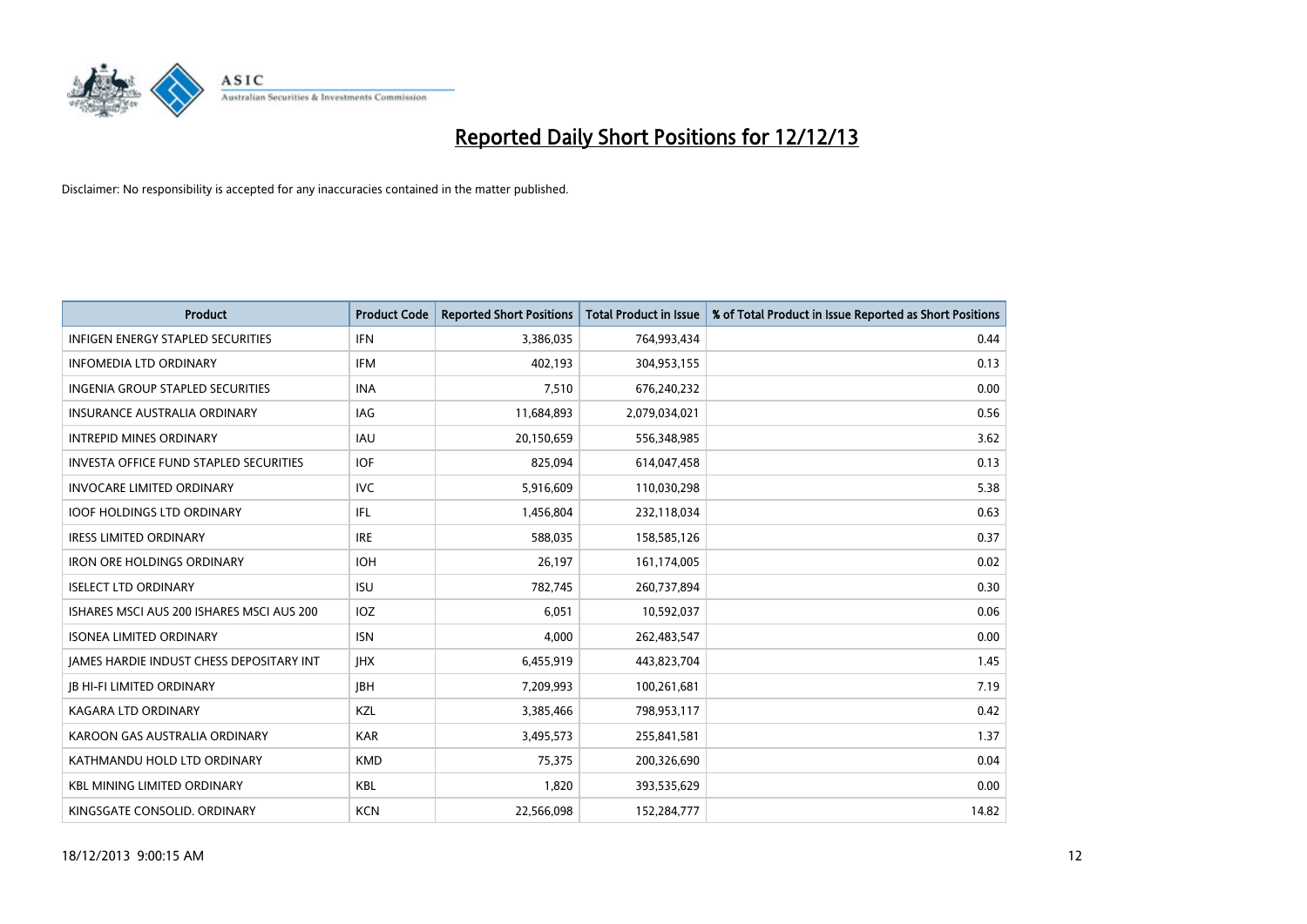

| <b>Product</b>                        | <b>Product Code</b> | <b>Reported Short Positions</b> | <b>Total Product in Issue</b> | % of Total Product in Issue Reported as Short Positions |
|---------------------------------------|---------------------|---------------------------------|-------------------------------|---------------------------------------------------------|
| KINGSROSE MINING LTD ORDINARY         | <b>KRM</b>          | 546,475                         | 335,753,851                   | 0.16                                                    |
| LEIGHTON HOLDINGS ORDINARY            | LEI                 | 23,602,037                      | 337,235,188                   | 7.00                                                    |
| LEND LEASE GROUP UNIT/ORD STAPLED     | LLC                 | 8,286,925                       | 576,712,337                   | 1.44                                                    |
| LIFEHEALTHCARE GRP ORDINARY           | LHC                 | 10,000                          | 42,500,000                    | 0.02                                                    |
| LINC ENERGY LTD ORDINARY              | <b>LNC</b>          | 4,304,725                       | 523,120,361                   | 0.82                                                    |
| LOGICAMMS LIMITED ORDINARY            | <b>LCM</b>          | 27,589                          | 71,178,179                    | 0.04                                                    |
| LONESTAR RESO LTD ORDINARY            | LNR                 | 18,484                          | 697,187,211                   | 0.00                                                    |
| LYCOPODIUM LIMITED ORDINARY           | LYL                 | 3,001                           | 38,955,103                    | 0.01                                                    |
| <b>LYNAS CORPORATION ORDINARY</b>     | <b>LYC</b>          | 171,937,230                     | 1,961,160,594                 | 8.77                                                    |
| <b>M2 TELECOMMUNICATION ORDINARY</b>  | <b>MTU</b>          | 9,158,825                       | 179,384,685                   | 5.11                                                    |
| MACA LIMITED ORDINARY                 | <b>MLD</b>          | 161,390                         | 175,050,243                   | 0.09                                                    |
| <b>MACMAHON HOLDINGS ORDINARY</b>     | MAH                 | 1,872,644                       | 1,261,699,966                 | 0.15                                                    |
| MACO ATLAS ROADS GRP ORDINARY STAPLED | <b>MOA</b>          | 12,392,809                      | 487,230,540                   | 2.54                                                    |
| MACQUARIE GROUP LTD ORDINARY          | <b>MOG</b>          | 1,441,120                       | 340,118,378                   | 0.42                                                    |
| MACQUARIE TELECOM GP ORDINARY         | MAQ                 | 2,313                           | 20,967,121                    | 0.01                                                    |
| MAGELLAN FIN GRP LTD ORDINARY         | <b>MFG</b>          | 754,246                         | 155,830,849                   | 0.48                                                    |
| MATRIX C & E LTD ORDINARY             | <b>MCE</b>          | 2,719,512                       | 94,555,428                    | 2.88                                                    |
| <b>MAVERICK DRILLING ORDINARY</b>     | <b>MAD</b>          | 8,209,244                       | 467,726,751                   | 1.76                                                    |
| <b>MAXITRANS INDUSTRIES ORDINARY</b>  | <b>MXI</b>          | 559,829                         | 183,993,392                   | 0.30                                                    |
| MAYNE PHARMA LTD ORDINARY             | <b>MYX</b>          | 1,979,961                       | 563,459,968                   | 0.35                                                    |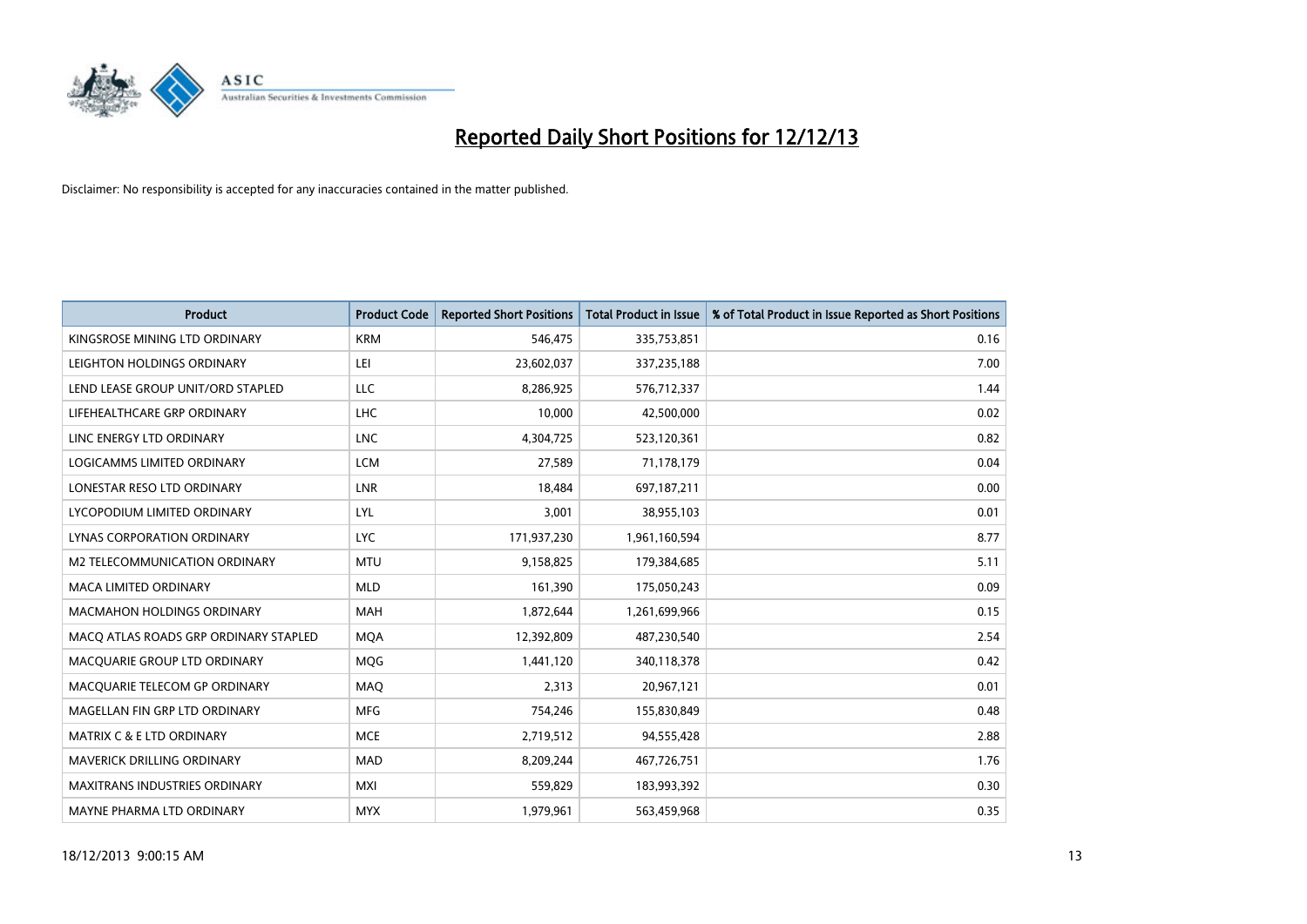

| <b>Product</b>                      | <b>Product Code</b> | <b>Reported Short Positions</b> | <b>Total Product in Issue</b> | % of Total Product in Issue Reported as Short Positions |
|-------------------------------------|---------------------|---------------------------------|-------------------------------|---------------------------------------------------------|
| MCALEESE LTD ORDINARY               | <b>MCS</b>          | 2,504,150                       | 296,577,121                   | 0.84                                                    |
| MCMILLAN SHAKESPEARE ORDINARY       | <b>MMS</b>          | 776,175                         | 74,523,965                    | 1.04                                                    |
| MEDUSA MINING LTD ORDINARY          | <b>MML</b>          | 6,771,176                       | 207,794,301                   | 3.26                                                    |
| MELBOURNE IT LIMITED ORDINARY       | <b>MLB</b>          | 3,000                           | 83,164,371                    | 0.00                                                    |
| MEO AUSTRALIA LTD ORDINARY          | <b>MEO</b>          | 10,845                          | 627,264,587                   | 0.00                                                    |
| MERIDIAN ENERGY INSTALMENT RECEIPTS | <b>MEZCA</b>        | 32,097                          | 1,255,413,626                 | 0.00                                                    |
| <b>MERMAID MARINE ORDINARY</b>      | <b>MRM</b>          | 1,530,588                       | 232,652,241                   | 0.66                                                    |
| MESOBLAST LIMITED ORDINARY          | <b>MSB</b>          | 19,362,091                      | 317,350,901                   | 6.10                                                    |
| METALS X LIMITED ORDINARY           | <b>MLX</b>          | 46,230                          | 1,655,386,110                 | 0.00                                                    |
| METCASH LIMITED ORDINARY            | <b>MTS</b>          | 98,751,052                      | 880,704,786                   | 11.21                                                   |
| METMINCO LIMITED ORDINARY           | <b>MNC</b>          | 666,661                         | 1,749,543,023                 | 0.04                                                    |
| MICLYN EXP OFFSHR ORDINARY          | <b>MIO</b>          | 79,856                          | 281,754,775                   | 0.03                                                    |
| MIGHTY RIVER POWER ORDINARY         | <b>MYT</b>          | 1,970,200                       | 1,400,000,094                 | 0.14                                                    |
| MILTON CORPORATION ORDINARY         | <b>MLT</b>          | 30,628                          | 627,357,755                   | 0.00                                                    |
| MINCOR RESOURCES NL ORDINARY        | <b>MCR</b>          | 2,286,405                       | 188,208,274                   | 1.21                                                    |
| MINERAL DEPOSITS ORDINARY           | <b>MDL</b>          | 1,378,426                       | 83,538,786                    | 1.65                                                    |
| MINERAL RESOURCES. ORDINARY         | <b>MIN</b>          | 4,277,539                       | 186,112,198                   | 2.30                                                    |
| MINT WIRELESS ORDINARY              | <b>MNW</b>          | 449,700                         | 403,872,395                   | 0.11                                                    |
| MIRABELA NICKEL LTD ORDINARY        | <b>MBN</b>          | 23,099,744                      | 876,801,147                   | 2.63                                                    |
| MIRVAC GROUP STAPLED SECURITIES     | <b>MGR</b>          | 1,578,461                       | 3,664,938,678                 | 0.04                                                    |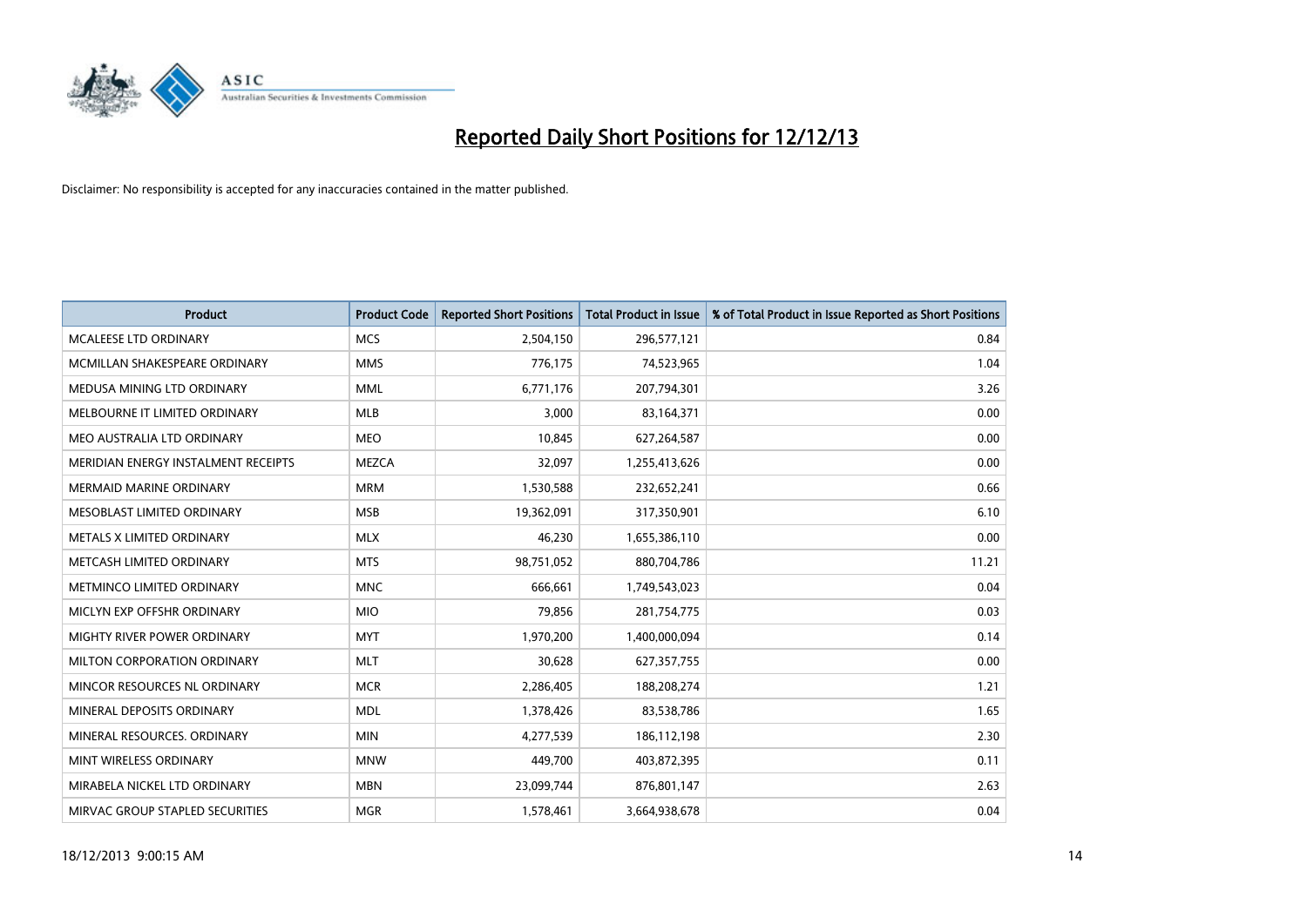

| <b>Product</b>                     | <b>Product Code</b> | <b>Reported Short Positions</b> | <b>Total Product in Issue</b> | % of Total Product in Issue Reported as Short Positions |
|------------------------------------|---------------------|---------------------------------|-------------------------------|---------------------------------------------------------|
| MOBILE EMBRACE LTD ORDINARY        | <b>MBE</b>          | 4.500                           | 323,077,790                   | 0.00                                                    |
| MOLOPO ENERGY LTD ORDINARY         | <b>MPO</b>          | 100,365                         | 246,724,091                   | 0.04                                                    |
| <b>MONADELPHOUS GROUP ORDINARY</b> | <b>MND</b>          | 12,090,982                      | 92,308,047                    | 13.10                                                   |
| MORTGAGE CHOICE LTD ORDINARY       | <b>MOC</b>          | 112,235                         | 123,780,387                   | 0.09                                                    |
| <b>MOUNT GIBSON IRON ORDINARY</b>  | <b>MGX</b>          | 4,935,827                       | 1,090,584,232                 | 0.45                                                    |
| MULTIPLEX SITES SITES              | <b>MXUPA</b>        | 1,474                           | 4,500,000                     | 0.03                                                    |
| MURCHISON METALS LTD ORDINARY      | <b>MMX</b>          | 216,291                         | 450,497,346                   | 0.05                                                    |
| <b>MYER HOLDINGS LTD ORDINARY</b>  | <b>MYR</b>          | 68,106,903                      | 585,684,551                   | 11.63                                                   |
| NANOSONICS LIMITED ORDINARY        | <b>NAN</b>          | 102,416                         | 263,125,129                   | 0.04                                                    |
| NATIONAL AUST, BANK ORDINARY       | <b>NAB</b>          | 5,467,253                       | 2,349,453,562                 | 0.23                                                    |
| NAVITAS LIMITED ORDINARY           | <b>NVT</b>          | 3,675,496                       | 375,416,910                   | 0.98                                                    |
| NEON ENERGY LIMITED ORDINARY       | <b>NEN</b>          | 811,274                         | 553,037,848                   | 0.15                                                    |
| NEUREN PHARMACEUT, ORDINARY        | <b>NEU</b>          | 10,403                          | 1,493,120,164                 | 0.00                                                    |
| NEW HOPE CORPORATION ORDINARY      | <b>NHC</b>          | 625,754                         | 830,767,542                   | 0.08                                                    |
| NEWCREST MINING ORDINARY           | <b>NCM</b>          | 7,507,047                       | 766,510,971                   | 0.98                                                    |
| NEWS CORP A NON-VOTING CDI         | <b>NWSLV</b>        | 1,455,464                       | 4,018,120                     | 36.22                                                   |
| NEWS CORP B VOTING CDI             | <b>NWS</b>          | 3,077,483                       | 21,223,350                    | 14.50                                                   |
| NEWSAT LIMITED ORDINARY            | <b>NWT</b>          | 552,177                         | 591,460,931                   | 0.09                                                    |
| NEXTDC LIMITED ORDINARY            | <b>NXT</b>          | 9,534,043                       | 192,904,486                   | 4.94                                                    |
| NEXUS ENERGY LIMITED ORDINARY      | <b>NXS</b>          | 2,392,738                       | 1,330,219,459                 | 0.18                                                    |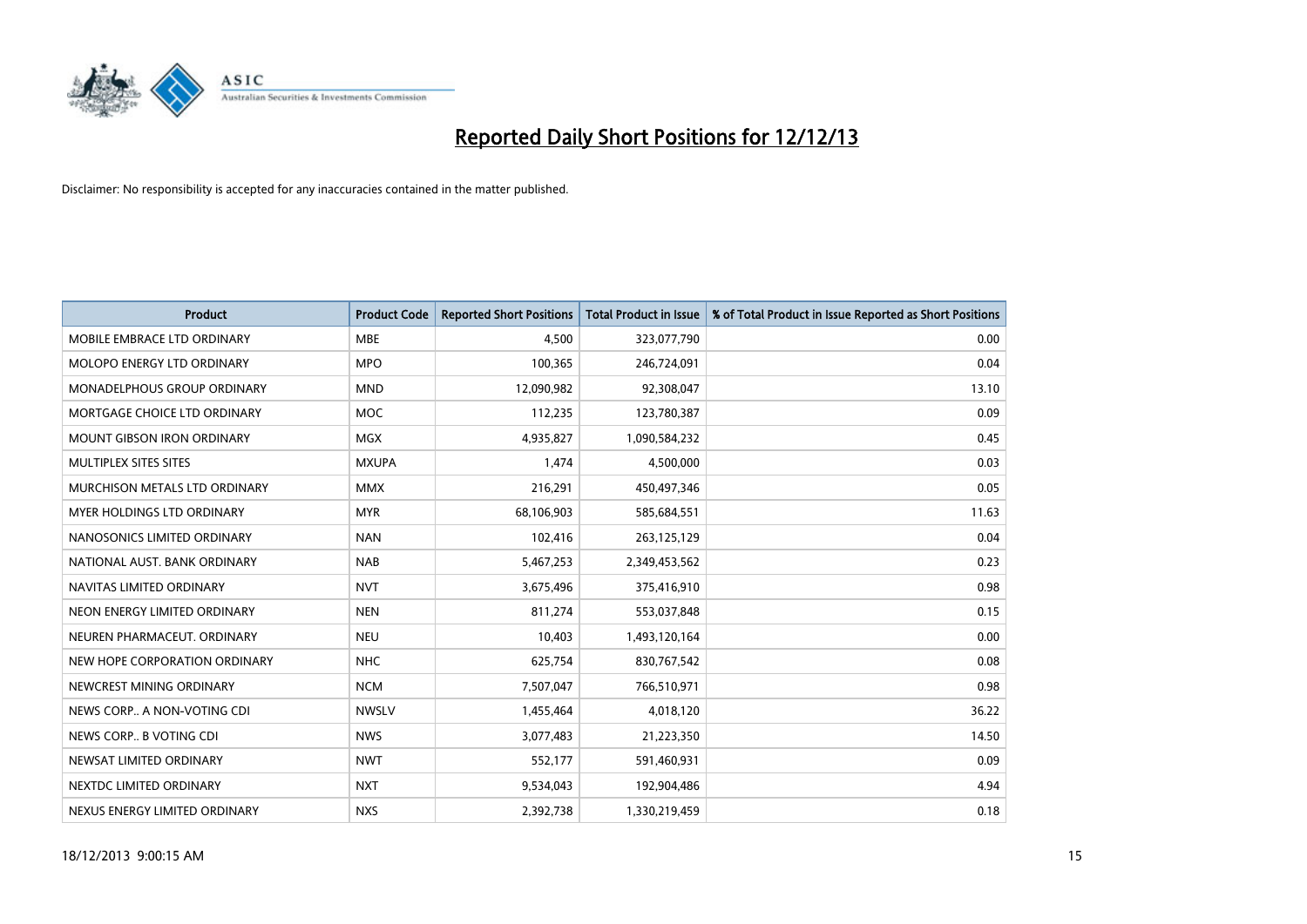

| <b>Product</b>                        | <b>Product Code</b> | <b>Reported Short Positions</b> | <b>Total Product in Issue</b> | % of Total Product in Issue Reported as Short Positions |
|---------------------------------------|---------------------|---------------------------------|-------------------------------|---------------------------------------------------------|
| NIB HOLDINGS LIMITED ORDINARY         | <b>NHF</b>          | 4,104,220                       | 439,004,182                   | 0.93                                                    |
| NICK SCALI LIMITED ORDINARY           | <b>NCK</b>          | 984                             | 81,000,000                    | 0.00                                                    |
| NIDO PETROLEUM ORDINARY               | <b>NDO</b>          | 42,500                          | 2,046,650,968                 | 0.00                                                    |
| NINE ENTERTAINMENT ORDINARY           | <b>NEC</b>          | 4,403,122                       | 940,293,562                   | 0.47                                                    |
| NOBLE MINERAL RES ORDINARY            | <b>NMG</b>          | 2,365,726                       | 666,397,952                   | 0.36                                                    |
| NORTHERN IRON LTD ORDINARY            | <b>NFE</b>          | 108,190                         | 484,405,314                   | 0.02                                                    |
| NORTHERN STAR ORDINARY                | <b>NST</b>          | 4,267,769                       | 428,369,762                   | 1.00                                                    |
| NOVOGEN LIMITED ORDINARY              | <b>NRT</b>          | 79,601                          | 158,625,294                   | 0.05                                                    |
| NRW HOLDINGS LIMITED ORDINARY         | <b>NWH</b>          | 19,062,431                      | 278,888,011                   | 6.84                                                    |
| NUCOAL RESOURCES LTD ORDINARY         | <b>NCR</b>          | 90,001                          | 768,612,354                   | 0.01                                                    |
| NUFARM LIMITED ORDINARY               | <b>NUF</b>          | 14,906,144                      | 263,643,448                   | 5.65                                                    |
| OAKTON LIMITED ORDINARY               | <b>OKN</b>          | 567,941                         | 89,968,985                    | 0.63                                                    |
| OCEANAGOLD CORP. CHESS DEPOSITARY INT | <b>OGC</b>          | 1,935,743                       | 300,350,129                   | 0.64                                                    |
| OIL SEARCH LTD ORDINARY               | OSH                 | 8,959,056                       | 1,343,361,150                 | 0.67                                                    |
| OM HOLDINGS LIMITED ORDINARY          | OMH                 | 2,564,595                       | 733,423,337                   | 0.35                                                    |
| ORICA LIMITED ORDINARY                | ORI                 | 8,161,869                       | 368,203,632                   | 2.22                                                    |
| ORIGIN ENERGY ORDINARY                | <b>ORG</b>          | 7,261,435                       | 1,101,228,124                 | 0.66                                                    |
| OROCOBRE LIMITED ORDINARY             | <b>ORE</b>          | 581,966                         | 132,041,911                   | 0.44                                                    |
| OROTONGROUP LIMITED ORDINARY          | ORL                 | 103,552                         | 40,880,902                    | 0.25                                                    |
| OZ MINERALS ORDINARY                  | OZL                 | 19,205,385                      | 303,470,022                   | 6.33                                                    |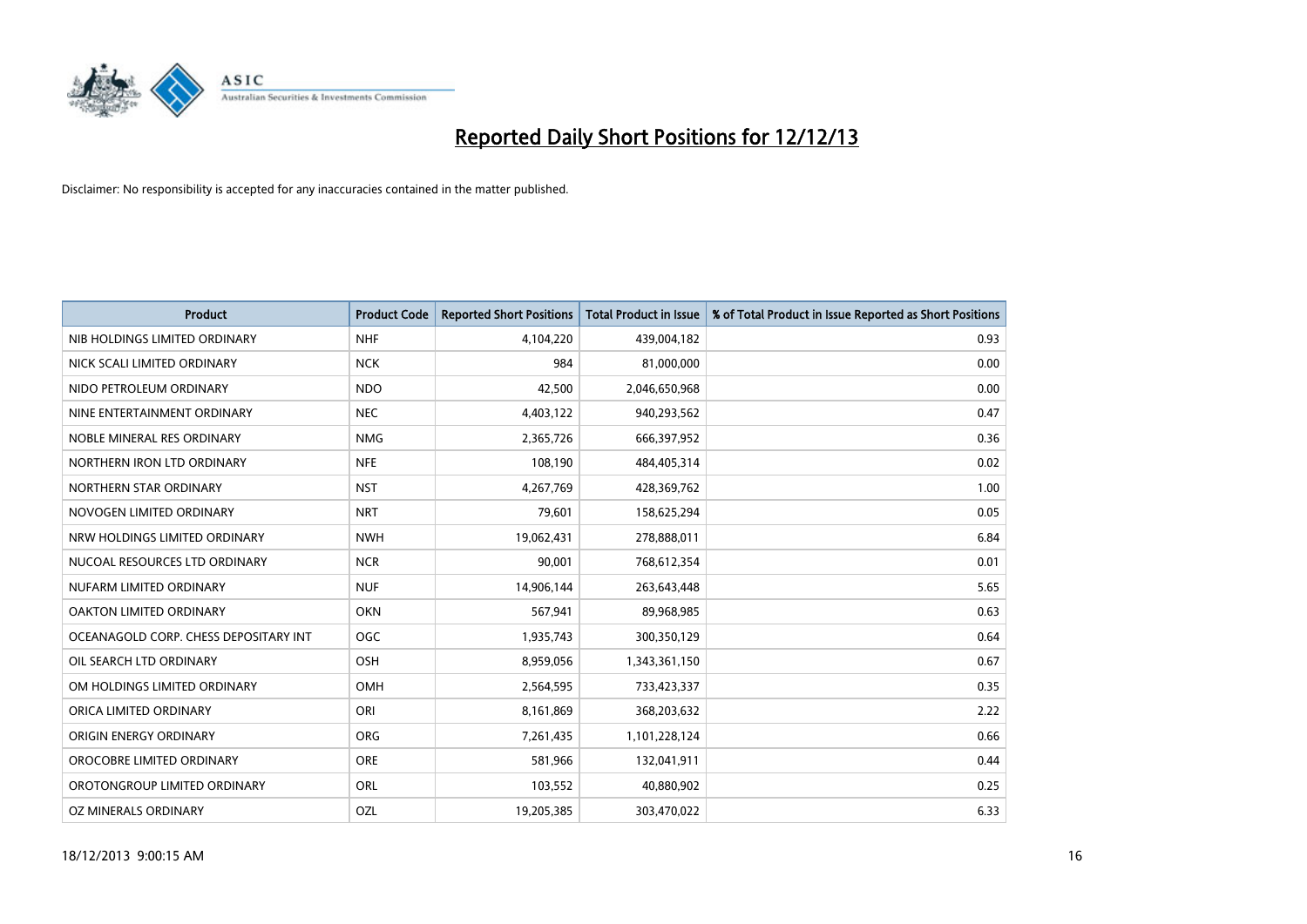

| <b>Product</b>                 | <b>Product Code</b> | <b>Reported Short Positions</b> | <b>Total Product in Issue</b> | % of Total Product in Issue Reported as Short Positions |
|--------------------------------|---------------------|---------------------------------|-------------------------------|---------------------------------------------------------|
| OZFOREX GROUP LTD ORDINARY     | <b>OFX</b>          | 2,224,451                       | 240,000,000                   | 0.93                                                    |
| <b>PACIFIC BRANDS ORDINARY</b> | <b>PBG</b>          | 6,974,139                       | 912,915,695                   | 0.76                                                    |
| PALADIN ENERGY LTD ORDINARY    | <b>PDN</b>          | 99,800,754                      | 964,118,567                   | 10.35                                                   |
| PANAUST LIMITED ORDINARY       | <b>PNA</b>          | 3,435,798                       | 619,765,589                   | 0.55                                                    |
| PANORAMIC RESOURCES ORDINARY   | PAN                 | 2,216,207                       | 295,085,132                   | 0.75                                                    |
| PANTERRA GOLD LTD ORDINARY     | PGI                 | $\mathbf{1}$                    | 769,414,346                   | 0.00                                                    |
| PAPERLINX LIMITED ORDINARY     | <b>PPX</b>          | 89,918                          | 609,280,761                   | 0.01                                                    |
| PAPILLON RES LTD ORDINARY      | PIR                 | 8,821,496                       | 339,444,210                   | 2.60                                                    |
| PATTIES FOODS LTD ORDINARY     | PFL                 | 34,782                          | 139,144,338                   | 0.02                                                    |
| PEET LIMITED ORDINARY          | <b>PPC</b>          | 433,413                         | 433,389,348                   | 0.10                                                    |
| PENINSULA ENERGY LTD ORDINARY  | <b>PEN</b>          |                                 | 3,042,508,659                 | 0.00                                                    |
| PERILYA LIMITED ORDINARY       | PEM                 | 1,530                           | 769,316,426                   | 0.00                                                    |
| PERPETUAL LIMITED ORDINARY     | <b>PPT</b>          | 2,571,378                       | 42,002,824                    | 6.12                                                    |
| PERSEUS MINING LTD ORDINARY    | <b>PRU</b>          | 13,583,326                      | 457,962,088                   | 2.97                                                    |
| PHARMAXIS LTD ORDINARY         | <b>PXS</b>          | 1,150,240                       | 309,038,869                   | 0.37                                                    |
| PHOSPHAGENICS LTD. ORDINARY    | <b>POH</b>          | 50,000                          | 1,020,465,957                 | 0.00                                                    |
| PLATINUM ASSET ORDINARY        | <b>PTM</b>          | 799,570                         | 578,655,695                   | 0.14                                                    |
| PLATINUM AUSTRALIA ORDINARY    | <b>PLA</b>          | 836,127                         | 504,968,043                   | 0.17                                                    |
| PMI GOLD CORP CDI 1:1          | <b>PVM</b>          | 247,824                         | 165,052,854                   | 0.15                                                    |
| PMP LIMITED ORDINARY           | <b>PMP</b>          | 1,588,320                       | 323,781,124                   | 0.49                                                    |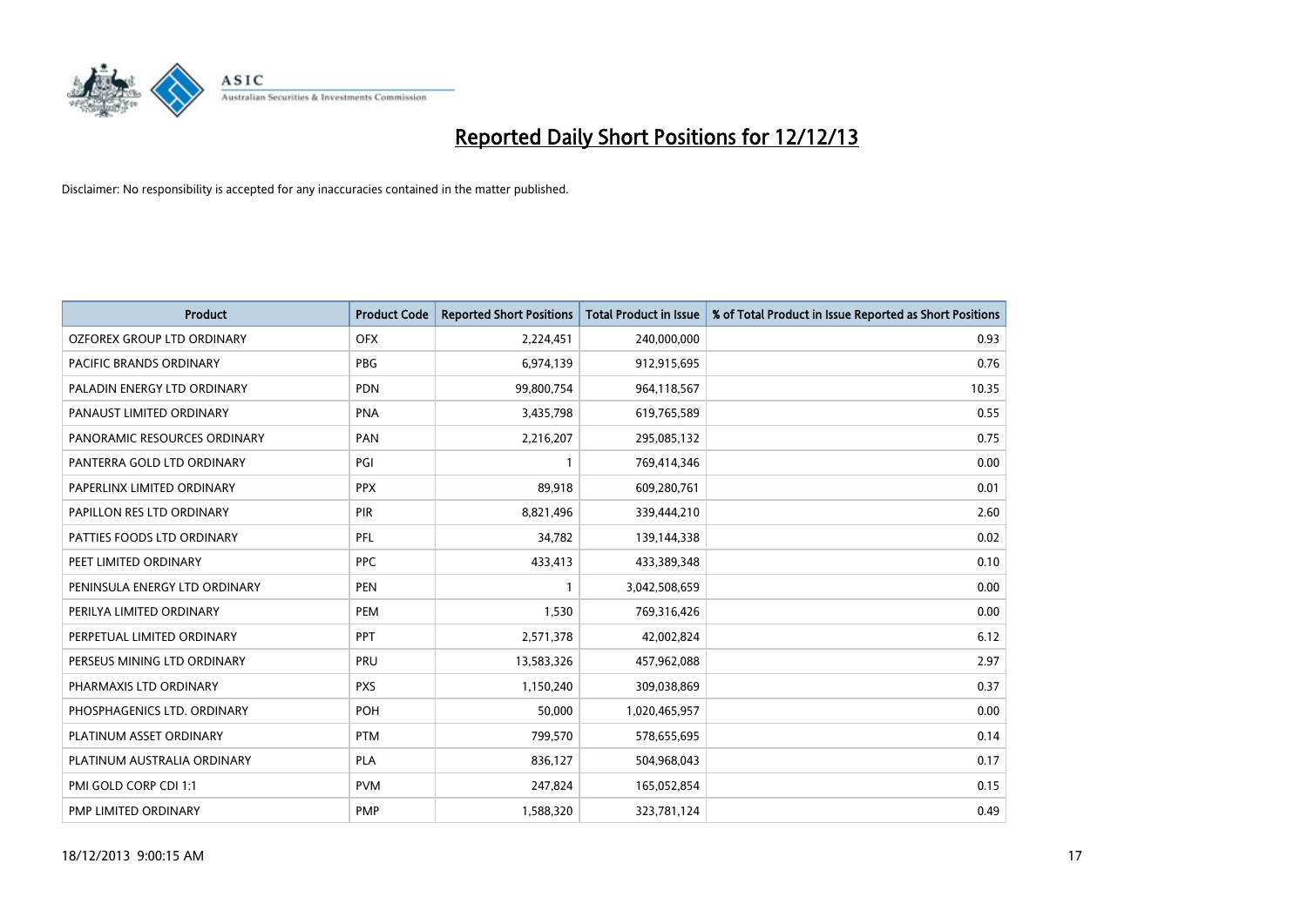

| <b>Product</b>                          | <b>Product Code</b> | <b>Reported Short Positions</b> | <b>Total Product in Issue</b> | % of Total Product in Issue Reported as Short Positions |
|-----------------------------------------|---------------------|---------------------------------|-------------------------------|---------------------------------------------------------|
| PRANA BIOTECHNOLOGY ORDINARY            | PBT                 | 573,420                         | 416,226,146                   | 0.14                                                    |
| PREMIER INVESTMENTS ORDINARY            | <b>PMV</b>          | 1,697,757                       | 155,314,874                   | 1.09                                                    |
| PRIMA BIOMED LTD ORDINARY               | <b>PRR</b>          | 925,894                         | 1,228,709,341                 | 0.08                                                    |
| PRIMARY HEALTH CARE ORDINARY            | <b>PRY</b>          | 19,490,916                      | 504,956,647                   | 3.86                                                    |
| PRIME MEDIA GRP LTD ORDINARY            | PRT                 | 1,388,268                       | 366,330,303                   | 0.38                                                    |
| PROGRAMMED ORDINARY                     | <b>PRG</b>          | 144,797                         | 118,229,190                   | 0.12                                                    |
| <b>QANTAS AIRWAYS ORDINARY</b>          | QAN                 | 51,585,553                      | 2,196,330,250                 | 2.35                                                    |
| OBE INSURANCE GROUP ORDINARY            | <b>OBE</b>          | 21,725,498                      | 1,226,855,950                 | 1.77                                                    |
| ORXPHARMA LTD ORDINARY                  | QRX                 | 192,291                         | 157,285,606                   | 0.12                                                    |
| <b>OUBE HOLDINGS LTD ORDINARY</b>       | <b>QUB</b>          | 11,370,559                      | 931,433,499                   | 1.22                                                    |
| RAMELIUS RESOURCES ORDINARY             | <b>RMS</b>          | 355,186                         | 365,380,380                   | 0.10                                                    |
| RAMSAY HEALTH CARE ORDINARY             | <b>RHC</b>          | 2,279,794                       | 202,081,252                   | 1.13                                                    |
| <b>RCR TOMLINSON ORDINARY</b>           | <b>RCR</b>          | 1,357,614                       | 136,696,590                   | 0.99                                                    |
| <b>REA GROUP ORDINARY</b>               | <b>REA</b>          | 1,194,513                       | 131,714,699                   | 0.91                                                    |
| RECALL HOLDINGS LTD DEFERRED SETTLEMENT | <b>REC</b>          | 777,003                         | 312,000,000                   | 0.25                                                    |
| <b>RECKON LIMITED ORDINARY</b>          | <b>RKN</b>          | 175,335                         | 126,913,066                   | 0.14                                                    |
| <b>RED 5 LIMITED ORDINARY</b>           | <b>RED</b>          | 179,739                         | 759,451,008                   | 0.02                                                    |
| <b>RED FORK ENERGY ORDINARY</b>         | <b>RFE</b>          | 4,406,511                       | 499,551,719                   | 0.88                                                    |
| REDBANK ENERGY LTD ORDINARY             | <b>AEI</b>          | 13                              | 786,287                       | 0.00                                                    |
| REECE AUSTRALIA LTD. ORDINARY           | <b>REH</b>          | 436                             | 99,600,000                    | 0.00                                                    |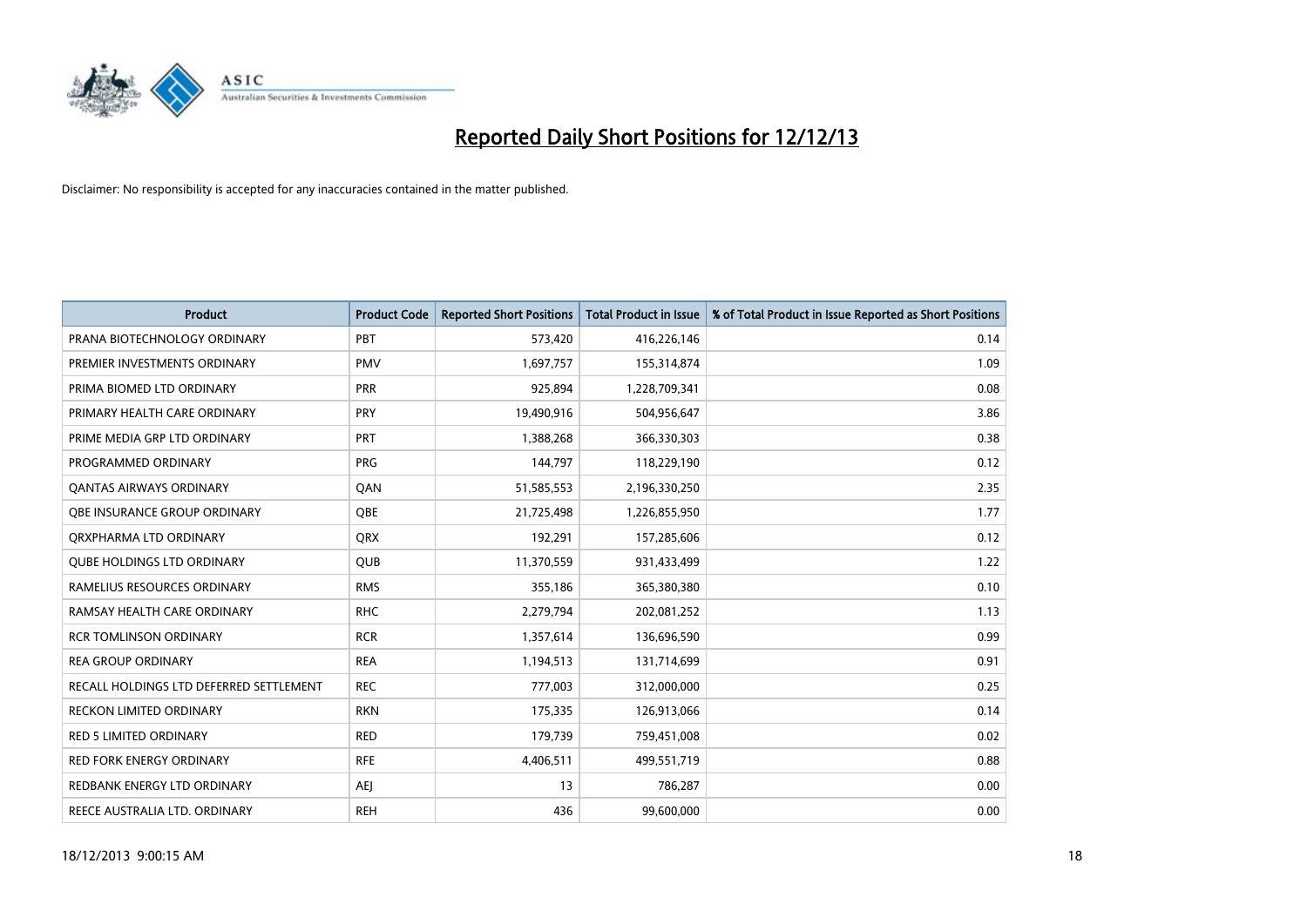

| Product                             | <b>Product Code</b> | <b>Reported Short Positions</b> | <b>Total Product in Issue</b> | % of Total Product in Issue Reported as Short Positions |
|-------------------------------------|---------------------|---------------------------------|-------------------------------|---------------------------------------------------------|
| REED RESOURCES LTD ORDINARY         | <b>RDR</b>          | 250,000                         | 523,453,895                   | 0.05                                                    |
| <b>REGIS RESOURCES ORDINARY</b>     | <b>RRL</b>          | 10,605,096                      | 497,985,884                   | 2.13                                                    |
| RESMED INC CDI 10:1                 | <b>RMD</b>          | 34,242,549                      | 1,420,542,770                 | 2.41                                                    |
| <b>RESOLUTE MINING ORDINARY</b>     | <b>RSG</b>          | 12,511,457                      | 640,994,224                   | 1.95                                                    |
| RESOURCE EQUIP LTD ORDINARY         | <b>ROL</b>          | 5,000                           | 249,065,471                   | 0.00                                                    |
| <b>RESOURCE GENERATION ORDINARY</b> | <b>RES</b>          | 224,300                         | 581,380,338                   | 0.04                                                    |
| RETAIL FOOD GROUP ORDINARY          | <b>RFG</b>          | 3,247,518                       | 142,706,772                   | 2.28                                                    |
| REX MINERALS LIMITED ORDINARY       | <b>RXM</b>          | 1,931,690                       | 188,907,284                   | 1.02                                                    |
| <b>RHG LIMITED ORDINARY</b>         | <b>RHG</b>          | 1,085                           | 308,483,177                   | 0.00                                                    |
| <b>RIALTO ENERGY ORDINARY</b>       | <b>RIA</b>          | 41                              | 1,155,765,100                 | 0.00                                                    |
| RIDLEY CORPORATION ORDINARY         | <b>RIC</b>          | 118,696                         | 307,817,071                   | 0.04                                                    |
| RIO TINTO LIMITED ORDINARY          | <b>RIO</b>          | 5,907,843                       | 435,758,720                   | 1.36                                                    |
| ROBUST RESOURCES ORDINARY           | <b>ROL</b>          | 4,000                           | 102,830,646                   | 0.00                                                    |
| ROC OIL COMPANY ORDINARY            | <b>ROC</b>          | 1,116,213                       | 686,461,740                   | 0.16                                                    |
| ROYAL WOLF HOLDINGS ORDINARY        | <b>RWH</b>          | 189,393                         | 100,387,052                   | 0.19                                                    |
| RURALCO HOLDINGS ORDINARY           | <b>RHL</b>          | 1,408                           | 55,019,284                    | 0.00                                                    |
| SAI GLOBAL LIMITED ORDINARY         | SAI                 | 7,806,500                       | 210,750,820                   | 3.70                                                    |
| SALMAT LIMITED ORDINARY             | <b>SLM</b>          | 998                             | 159,812,799                   | 0.00                                                    |
| SAMSON OIL & GAS LTD ORDINARY       | SSN                 | 1,878,000                       | 2,547,627,193                 | 0.07                                                    |
| SANDFIRE RESOURCES ORDINARY         | <b>SFR</b>          | 1,373,707                       | 155,640,968                   | 0.88                                                    |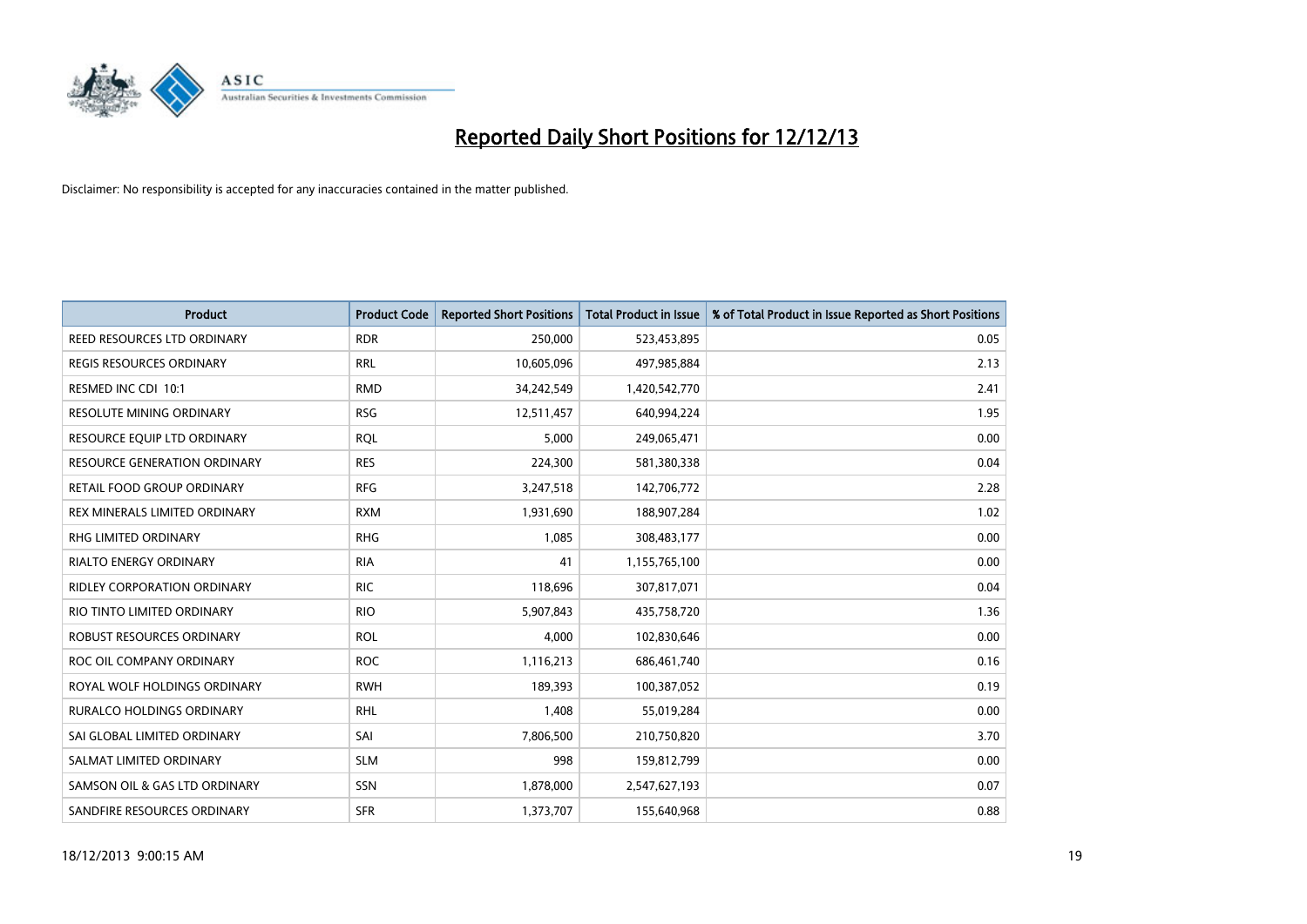

| <b>Product</b>                           | <b>Product Code</b> | <b>Reported Short Positions</b> | <b>Total Product in Issue</b> | % of Total Product in Issue Reported as Short Positions |
|------------------------------------------|---------------------|---------------------------------|-------------------------------|---------------------------------------------------------|
| <b>SANTOS LTD ORDINARY</b>               | <b>STO</b>          | 7,377,024                       | 970,209,994                   | 0.76                                                    |
| SARACEN MINERAL ORDINARY                 | SAR                 | 1,813,615                       | 595,263,186                   | 0.30                                                    |
| SCA PROPERTY GROUP STAPLED SECURITIES    | <b>SCP</b>          | 35,846,221                      | 648,628,320                   | 5.53                                                    |
| SEDGMAN LIMITED ORDINARY                 | <b>SDM</b>          | 279,116                         | 223,224,636                   | 0.13                                                    |
| SEEK LIMITED ORDINARY                    | <b>SEK</b>          | 13,912,700                      | 339,132,780                   | 4.10                                                    |
| SELECT HARVESTS ORDINARY                 | SHV                 | 44,433                          | 57,815,720                    | 0.08                                                    |
| SENEX ENERGY LIMITED ORDINARY            | <b>SXY</b>          | 6,720,382                       | 1,144,008,917                 | 0.59                                                    |
| SERVCORP LIMITED ORDINARY                | SRV                 | 699                             | 98,432,275                    | 0.00                                                    |
| SERVICE STREAM ORDINARY                  | <b>SSM</b>          | 100                             | 284,443,570                   | 0.00                                                    |
| SEVEN GROUP HOLDINGS ORDINARY            | <b>SVW</b>          | 4,495,038                       | 308,160,281                   | 1.46                                                    |
| SEVEN WEST MEDIA LTD ORDINARY            | SWM                 | 7,170,655                       | 999,160,872                   | 0.72                                                    |
| SIGMA PHARMACEUTICAL ORDINARY            | <b>SIP</b>          | 5,480,504                       | 1,125,275,419                 | 0.49                                                    |
| SILEX SYSTEMS ORDINARY                   | <b>SLX</b>          | 2,614,165                       | 170,297,752                   | 1.54                                                    |
| SILVER CHEF LIMITED ORDINARY             | SIV                 | 15,051                          | 29,333,629                    | 0.05                                                    |
| SILVER LAKE RESOURCE ORDINARY            | <b>SLR</b>          | 18,052,411                      | 437,594,758                   | 4.13                                                    |
| SIMS METAL MGMT LTD ORDINARY             | SGM                 | 9,439,173                       | 204,407,227                   | 4.62                                                    |
| SINGAPORE TELECOMM. CHESS DEPOSITARY INT | SGT                 | 5,076,764                       | 157,696,918                   | 3.22                                                    |
| SINO GAS ENERGY ORDINARY                 | <b>SEH</b>          | 317,897                         | 1,453,304,154                 | 0.02                                                    |
| SIRIUS RESOURCES NL ORDINARY             | <b>SIR</b>          | 10,220,380                      | 261,930,167                   | 3.90                                                    |
| SIRTEX MEDICAL ORDINARY                  | <b>SRX</b>          | 456,068                         | 56,108,439                    | 0.81                                                    |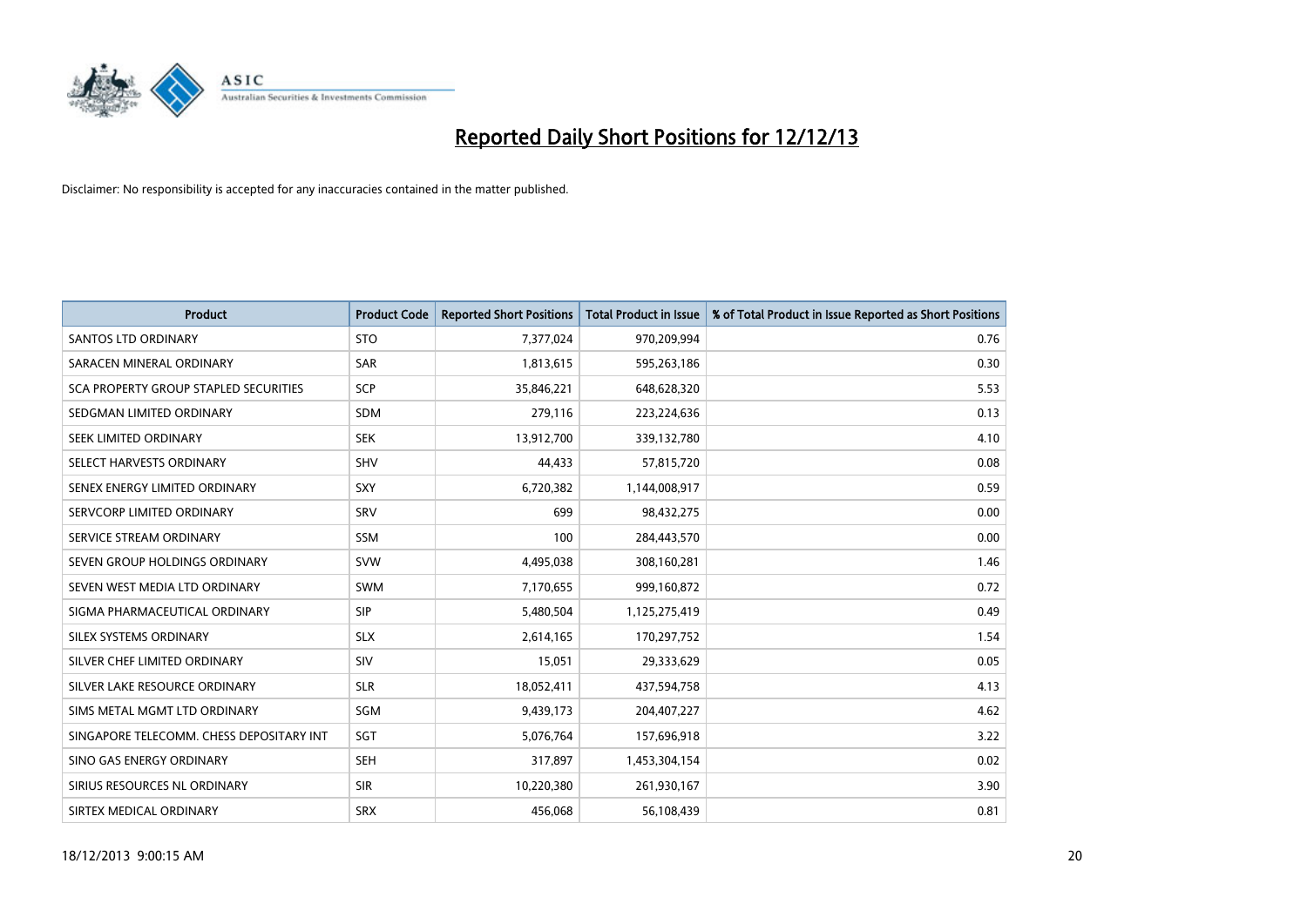

| <b>Product</b>                           | <b>Product Code</b> | <b>Reported Short Positions</b> | <b>Total Product in Issue</b> | % of Total Product in Issue Reported as Short Positions |
|------------------------------------------|---------------------|---------------------------------|-------------------------------|---------------------------------------------------------|
| SKILLED GROUP LTD ORDINARY               | <b>SKE</b>          | 4,782,943                       | 233,871,364                   | 2.05                                                    |
| SKY NETWORK ORDINARY                     | <b>SKT</b>          | 80,200                          | 389,139,785                   | 0.02                                                    |
| SKYCITY ENT GRP LTD ORDINARY             | <b>SKC</b>          | 191,181                         | 580,016,676                   | 0.03                                                    |
| SMS MANAGEMENT. ORDINARY                 | <b>SMX</b>          | 4,235,938                       | 70,099,763                    | 6.04                                                    |
| SONIC HEALTHCARE ORDINARY                | <b>SHL</b>          | 4,808,400                       | 400,511,056                   | 1.20                                                    |
| SOUL PATTINSON (W.H) ORDINARY            | SOL                 | 108,126                         | 239,395,320                   | 0.05                                                    |
| SOUTH BOULDER MINES ORDINARY             | <b>STB</b>          |                                 | 128,027,826                   | 0.00                                                    |
| SP AUSNET STAPLED SECURITIES             | <b>SPN</b>          | 44,794,870                      | 3,376,325,523                 | 1.33                                                    |
| SPARK INFRASTRUCTURE STAPLED NOTE & UNIT | SKI                 | 50,209,357                      | 1,326,734,264                 | 3.78                                                    |
| SPDR 200 FUND ETF UNITS                  | <b>STW</b>          | 81,100                          | 44,078,688                    | 0.18                                                    |
| SPDR 200 RESOURCES ETF UNITS             | <b>OZR</b>          | 66,188                          | 1,501,132                     | 4.41                                                    |
| SPDR SMALL ORDS ETF UNITS                | SSO                 | 199,018                         | 800,855                       | 24.85                                                   |
| SPECIALTY FASHION ORDINARY               | <b>SFH</b>          | 50,051                          | 192,236,121                   | 0.03                                                    |
| ST BARBARA LIMITED ORDINARY              | SBM                 | 22,042,070                      | 488,074,077                   | 4.52                                                    |
| STARPHARMA HOLDINGS ORDINARY             | SPL                 | 14,551,828                      | 284,574,948                   | 5.11                                                    |
| STEADFAST GROUP LTD ORDINARY             | SDF                 | 1,202,168                       | 500,971,408                   | 0.24                                                    |
| STHN CROSS MEDIA ORDINARY                | SXL                 | 3,288,618                       | 705,099,800                   | 0.47                                                    |
| STOCKLAND UNITS/ORD STAPLED              | SGP                 | 7,860,798                       | 2,305,750,747                 | 0.34                                                    |
| STRAITS RES LTD. ORDINARY                | SRO                 | 31,522                          | 1,164,150,159                 | 0.00                                                    |
| STRIKE ENERGY LTD ORDINARY               | <b>STX</b>          | 5,000                           | 706,519,664                   | 0.00                                                    |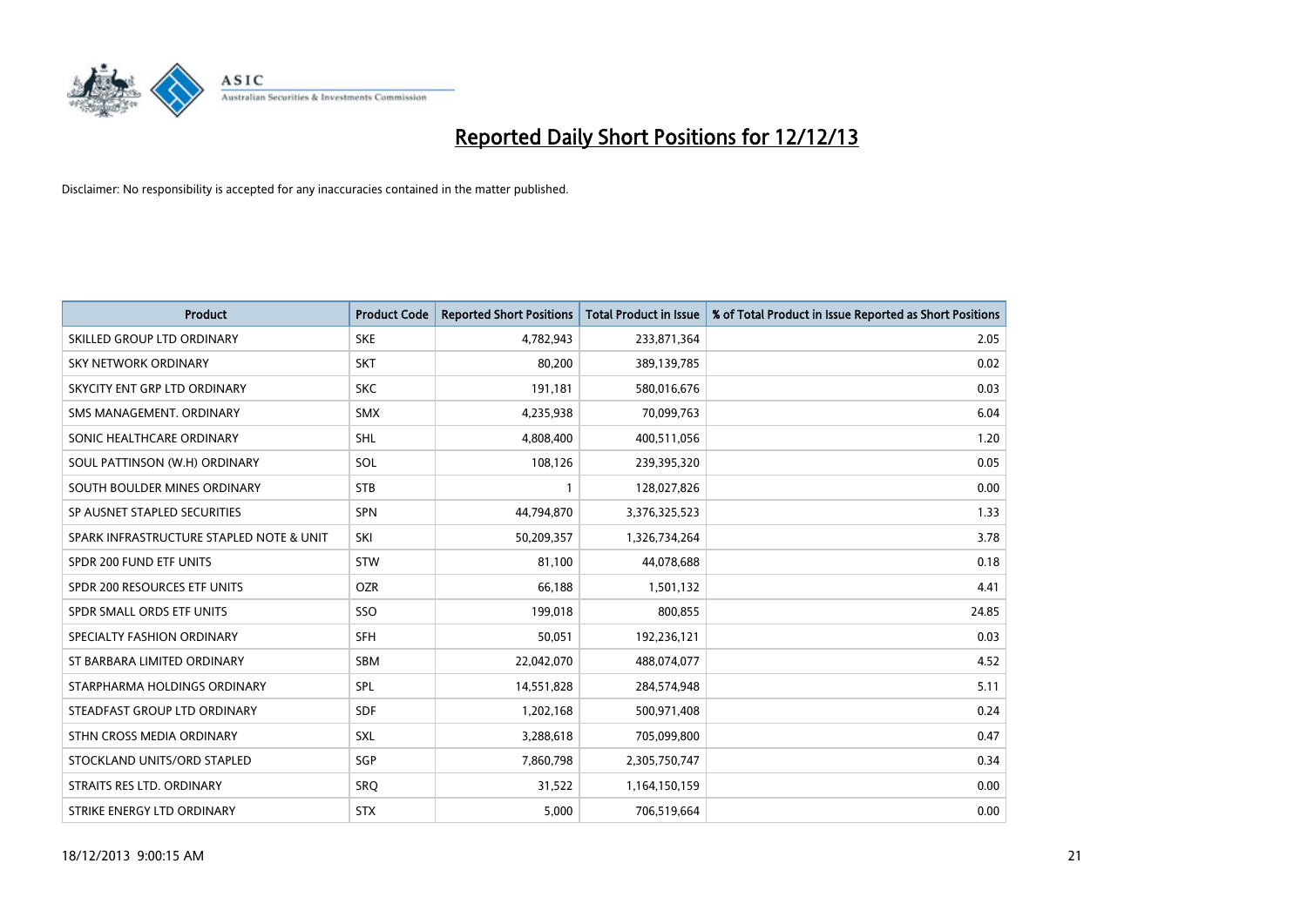

| <b>Product</b>                      | <b>Product Code</b> | <b>Reported Short Positions</b> | <b>Total Product in Issue</b> | % of Total Product in Issue Reported as Short Positions |
|-------------------------------------|---------------------|---------------------------------|-------------------------------|---------------------------------------------------------|
| <b>STW COMMUNICATIONS ORDINARY</b>  | SGN                 | 549,835                         | 403,828,512                   | 0.14                                                    |
| SUNCORP GROUP LTD ORDINARY          | <b>SUN</b>          | 4,280,911                       | 1,286,600,980                 | 0.33                                                    |
| SUNDANCE ENERGY ORDINARY            | <b>SEA</b>          | 502,603                         | 462,611,982                   | 0.11                                                    |
| SUNDANCE RESOURCES ORDINARY         | SDL                 | 51,266,246                      | 3,073,110,985                 | 1.67                                                    |
| SUNLAND GROUP LTD ORDINARY          | <b>SDG</b>          | 82,311                          | 181,710,087                   | 0.05                                                    |
| SUPER RET REP LTD ORDINARY          | <b>SUL</b>          | 1,021,020                       | 196,731,620                   | 0.52                                                    |
| SYD AIRPORT STAPLED US PROHIBIT.    | <b>SYD</b>          | 15,432,287                      | 2,194,322,759                 | 0.70                                                    |
| SYRAH RESOURCES ORDINARY            | <b>SYR</b>          | 2,612,582                       | 148,410,123                   | 1.76                                                    |
| TABCORP HOLDINGS LTD ORDINARY       | <b>TAH</b>          | 21,567,086                      | 754,274,706                   | 2.86                                                    |
| TANAMI GOLD NL ORDINARY             | <b>TAM</b>          | 678,878                         | 587,548,523                   | 0.12                                                    |
| TAP OIL LIMITED ORDINARY            | <b>TAP</b>          | 301,250                         | 241,608,606                   | 0.12                                                    |
| TASSAL GROUP LIMITED ORDINARY       | <b>TGR</b>          | 4,640                           | 146,507,029                   | 0.00                                                    |
| TATTS GROUP LTD ORDINARY            | <b>TTS</b>          | 10,714,728                      | 1,417,117,821                 | 0.76                                                    |
| <b>TECHNOLOGY ONE ORDINARY</b>      | <b>TNE</b>          | 5,055                           | 307,551,455                   | 0.00                                                    |
| <b>TELECOM CORPORATION ORDINARY</b> | <b>TEL</b>          | 9,561,502                       | 1,824,093,017                 | 0.52                                                    |
| TELSTRA CORPORATION, ORDINARY       | TLS                 | 22,467,540                      | 12,443,074,357                | 0.18                                                    |
| TEN NETWORK HOLDINGS ORDINARY       | <b>TEN</b>          | 151,077,160                     | 2,586,970,845                 | 5.84                                                    |
| TERANGA GOLD CORP CDI 1:1           | <b>TGZ</b>          | 3,819                           | 171,110,480                   | 0.00                                                    |
| TFS CORPORATION LTD ORDINARY        | <b>TFC</b>          | 89,464                          | 282,157,408                   | 0.03                                                    |
| THE REJECT SHOP ORDINARY            | <b>TRS</b>          | 2,207,783                       | 28,826,248                    | 7.66                                                    |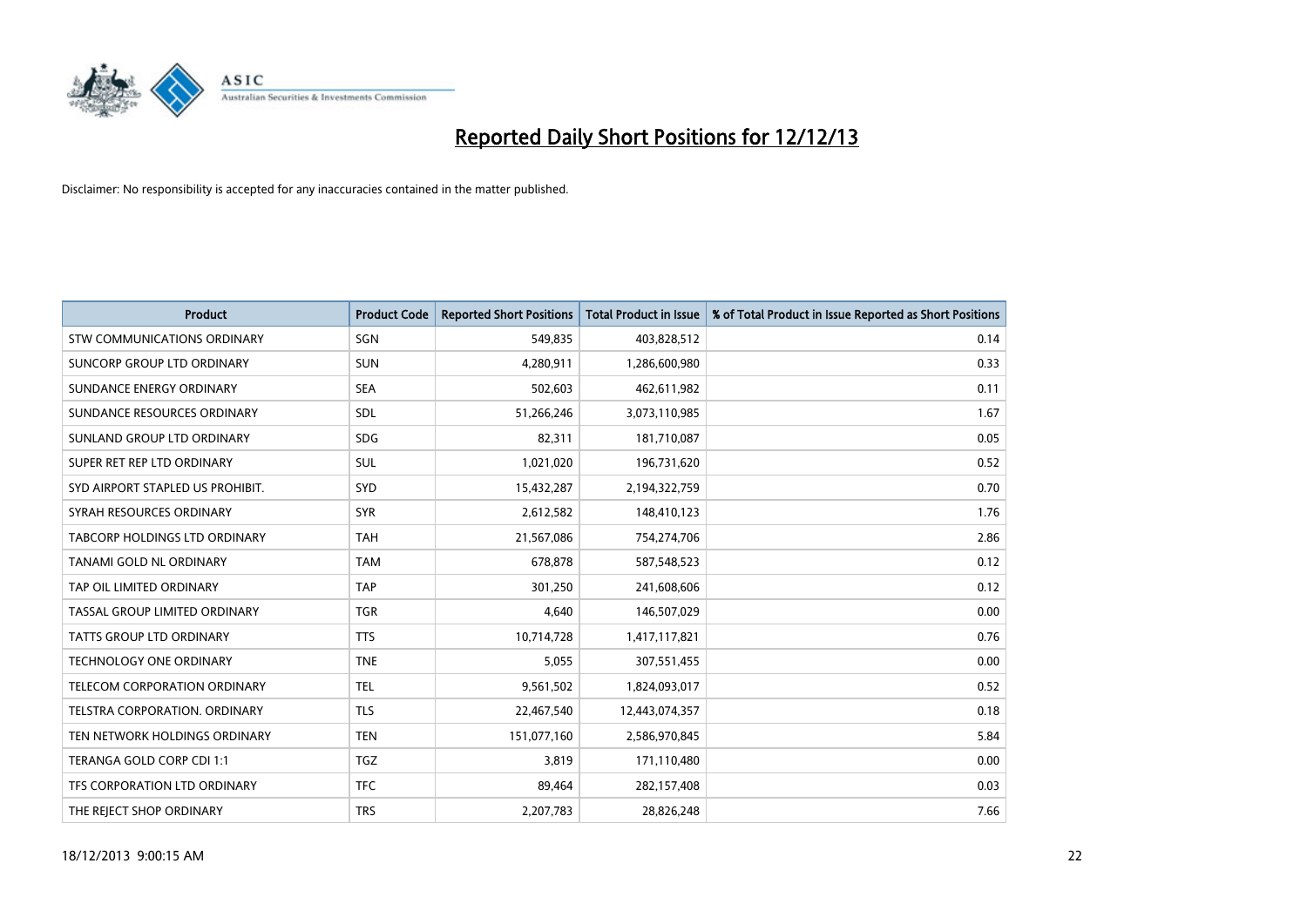

| <b>Product</b>                        | <b>Product Code</b> | <b>Reported Short Positions</b> | <b>Total Product in Issue</b> | % of Total Product in Issue Reported as Short Positions |
|---------------------------------------|---------------------|---------------------------------|-------------------------------|---------------------------------------------------------|
| THORN GROUP LIMITED ORDINARY          | <b>TGA</b>          | 43,180                          | 148,897,155                   | 0.03                                                    |
| TIGER RESOURCES ORDINARY              | <b>TGS</b>          | 2,323,868                       | 777,520,269                   | 0.30                                                    |
| TIGERS REALM COAL ORDINARY            | <b>TIG</b>          | 100,000                         | 524,223,017                   | 0.02                                                    |
| TITAN ENERGY SERVICE ORDINARY         | <b>TTN</b>          | 142,506                         | 48,866,894                    | 0.29                                                    |
| TOLL HOLDINGS LTD ORDINARY            | <b>TOL</b>          | 28,943,090                      | 717,133,875                   | 4.04                                                    |
| <b>TORO ENERGY LIMITED ORDINARY</b>   | <b>TOE</b>          | 139,845                         | 1,489,883,453                 | 0.01                                                    |
| TOX FREE SOLUTIONS ORDINARY           | <b>TOX</b>          | 2,076,086                       | 133,242,359                   | 1.56                                                    |
| TPG TELECOM LIMITED ORDINARY          | <b>TPM</b>          | 2,541,317                       | 793,808,141                   | 0.32                                                    |
| <b>TRADE ME GROUP ORDINARY</b>        | <b>TME</b>          | 449,000                         | 396,261,129                   | 0.11                                                    |
| TRANSFIELD SERVICES ORDINARY          | <b>TSE</b>          | 49,391,379                      | 512,457,716                   | 9.64                                                    |
| TRANSPACIFIC INDUST. ORDINARY         | <b>TPI</b>          | 26,095,398                      | 1,578,563,490                 | 1.65                                                    |
| TRANSURBAN GROUP TRIPLE STAPLED SEC.  | <b>TCL</b>          | 2,211,933                       | 1,486,013,648                 | 0.15                                                    |
| TREASURY GROUP ORDINARY               | <b>TRG</b>          | 19,021                          | 23,070,755                    | 0.08                                                    |
| TREASURY WINE ESTATE ORDINARY         | <b>TWE</b>          | 35,295,297                      | 647,227,144                   | 5.45                                                    |
| TROY RESOURCES LTD ORDINARY           | <b>TRY</b>          | 420,499                         | 168,118,378                   | 0.25                                                    |
| TWENTY-FIRST FOX INC A NON-VOTING CDI | <b>FOXLV</b>        | 805,488                         | 9,958,155                     | 8.09                                                    |
| TWENTY-FIRST FOX INC B VOTING CDI     | <b>FOX</b>          | 305,534                         | 212,815,026                   | 0.14                                                    |
| UGL LIMITED ORDINARY                  | UGL                 | 18,285,556                      | 166,511,240                   | 10.98                                                   |
| UXC LIMITED ORDINARY                  | <b>UXC</b>          | 1,021,311                       | 320,551,687                   | 0.32                                                    |
| <b>VEDA GROUP LTD ORDINARY</b>        | <b>VED</b>          | 9,304                           | 842,055,406                   | 0.00                                                    |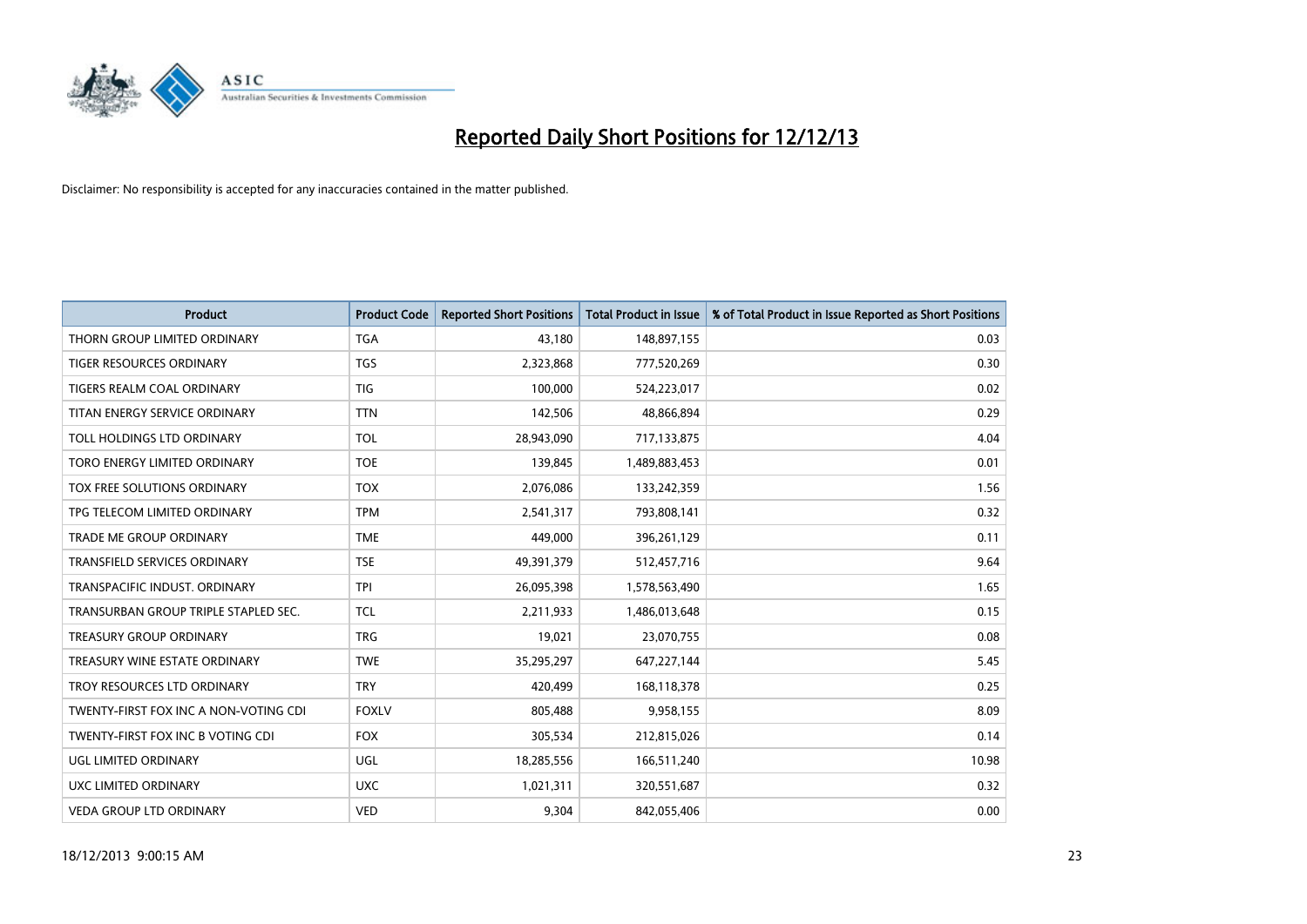

| <b>Product</b>                       | <b>Product Code</b> | <b>Reported Short Positions</b> | <b>Total Product in Issue</b> | % of Total Product in Issue Reported as Short Positions |
|--------------------------------------|---------------------|---------------------------------|-------------------------------|---------------------------------------------------------|
| <b>VENTURE MINERALS ORDINARY</b>     | <b>VMS</b>          | 193,000                         | 287,320,170                   | 0.07                                                    |
| VILLA WORLD LTD, ORDINARY            | <b>VLW</b>          | 9,365                           | 93,663,800                    | 0.01                                                    |
| VILLAGE ROADSHOW LTD ORDINARY        | <b>VRL</b>          | 326,545                         | 159,493,510                   | 0.20                                                    |
| VIRGIN AUS HLDG LTD ORDINARY         | <b>VAH</b>          | 124,230,823                     | 3,330,437,000                 | 3.73                                                    |
| <b>VIRTUS HEALTH LTD ORDINARY</b>    | <b>VRT</b>          | 460,901                         | 79,536,601                    | 0.58                                                    |
| <b>VISION EYE INSTITUTE ORDINARY</b> | <b>VEI</b>          | 2,209,121                       | 160,759,740                   | 1.37                                                    |
| <b>VOCATION LTD ORDINARY</b>         | <b>VET</b>          | 5,233,297                       | 200,000,000                   | 2.62                                                    |
| <b>VOCUS COMMS LTD ORDINARY</b>      | <b>VOC</b>          | 197,596                         | 80,779,125                    | 0.24                                                    |
| WARRNAMBOOL CHEESE ORDINARY          | <b>WCB</b>          | 39,999                          | 55,969,511                    | 0.07                                                    |
| <b>WATPAC LIMITED ORDINARY</b>       | <b>WTP</b>          | 25                              | 184,332,526                   | 0.00                                                    |
| WEBJET LIMITED ORDINARY              | <b>WEB</b>          | 1,804,134                       | 79,397,959                    | 2.27                                                    |
| <b>WESFARMERS LIMITED ORDINARY</b>   | <b>WES</b>          | 4,396,228                       | 1,143,274,951                 | 0.38                                                    |
| WESTERN AREAS LTD ORDINARY           | <b>WSA</b>          | 22,866,401                      | 196,862,806                   | 11.62                                                   |
| WESTERN DESERT RES. ORDINARY         | <b>WDR</b>          | 2,430,740                       | 498,831,910                   | 0.49                                                    |
| WESTFIELD GROUP ORD/UNIT STAPLED SEC | <b>WDC</b>          | 9,701,587                       | 2,113,501,814                 | 0.46                                                    |
| WESTFIELD RETAIL TST UNIT STAPLED    | <b>WRT</b>          | 29,237,370                      | 2,979,214,029                 | 0.98                                                    |
| <b>WESTPAC BANKING CORP ORDINARY</b> | <b>WBC</b>          | 22,358,360                      | 3,109,048,309                 | 0.72                                                    |
| WHITE ENERGY COMPANY ORDINARY        | <b>WEC</b>          | 10,463                          | 322,974,494                   | 0.00                                                    |
| WHITEHAVEN COAL ORDINARY             | <b>WHC</b>          | 64,379,497                      | 1,025,692,710                 | 6.28                                                    |
| WIDE BAY AUST LTD ORDINARY           | <b>WBB</b>          | 2,102                           | 36,238,600                    | 0.01                                                    |